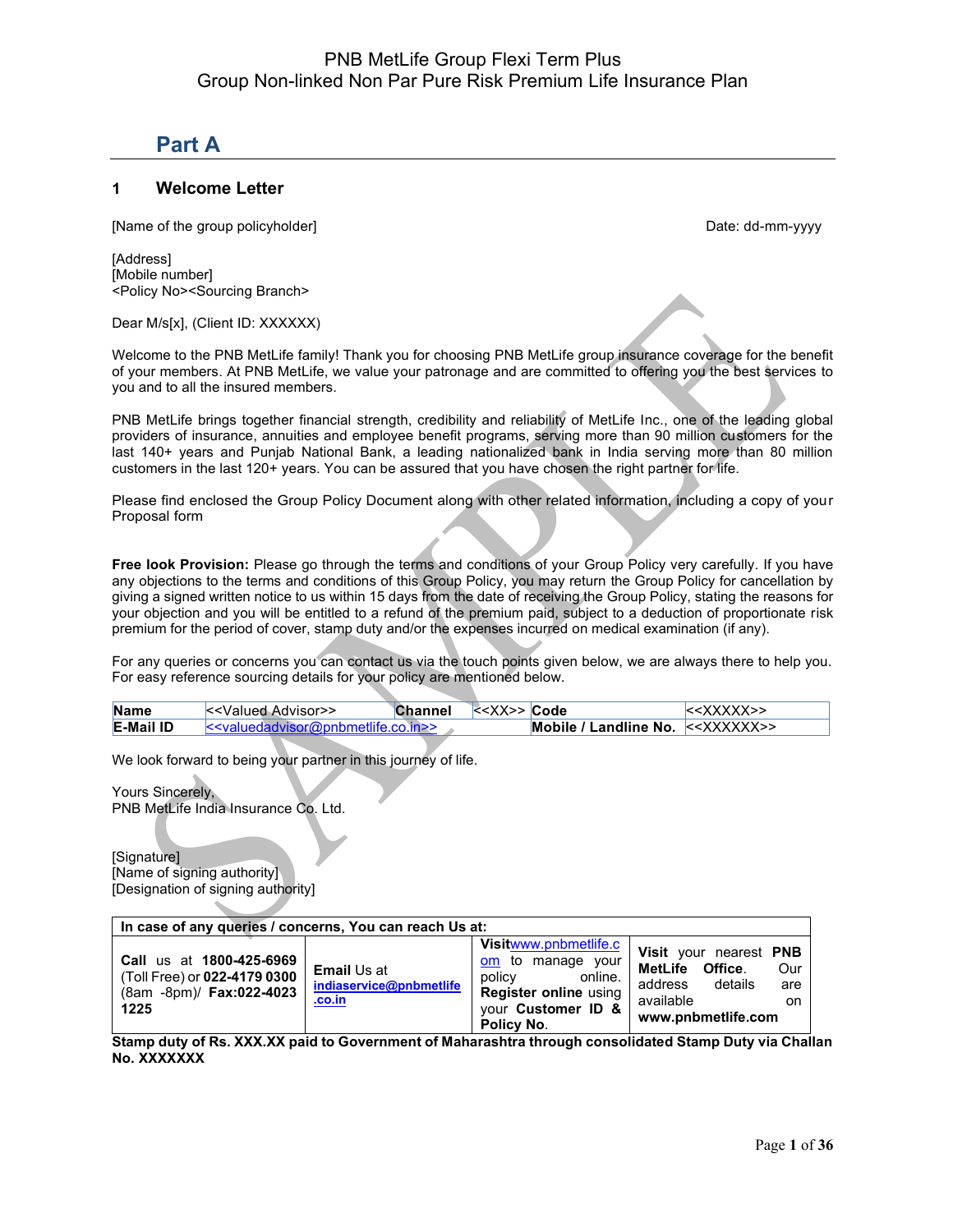### **2 Group Policy Preamble**

### **PNB MetLife Group Flexi Term Plus Group Non-linked Non Participating Pure Risk Premium Life Insurance Plan**

This is a contract of group insurance between You and PNB MetLife India Insurance Company Limited. This contract of insurance has been enacted on receipt of the premium deposit and is based on the details in the Proposal form received together with the other information, documentation and declarations received from You for effecting a life insurance contract on the lives of the persons named in the Register of Members.

We agree to pay the benefits under this Group Policy on the occurrence of the insured event described in **Part C** of this Group Policy, subject to the terms and conditions of the Group Policy.

#### **On examination of the Group Policy, if You notice any mistake(s) or error(s), please return the Group Policy document to Us in order that We may rectify the mistake(s) or error(s).**

Signed by and on behalf of PNB MetLife India Insurance Company Limited

[Signature] [Name of signing authority] [Designation of signing authority]

# **3 Group Policy Schedule**

| <b>PNB MetLife Group Flexi Term Plus</b><br>Name of the Plan |                                                                          |  |  |
|--------------------------------------------------------------|--------------------------------------------------------------------------|--|--|
| Nature of the Plan                                           | Group Non linked Non Participating Pure Risk Premium Life Insurance Plan |  |  |
| <b>UIN</b>                                                   |                                                                          |  |  |

| Proposal<br>number | Group<br><b>Policy</b><br>number | Date of<br>issue | <b>Issuing</b><br>office |  |
|--------------------|----------------------------------|------------------|--------------------------|--|
|                    |                                  |                  |                          |  |

### **A. Details of the Group Policyholder**

### **B. Group Policy Details**

| Plan Option                       | $<$ $<$ $<$ $<$ $<$ $<$ $<$ $<$ $<$ $<$ $<$ $<$ $>$ |                            |                                  |
|-----------------------------------|-----------------------------------------------------|----------------------------|----------------------------------|
| Membership Type                   | <compulsory voluntary=""></compulsory>              | Premium<br>paid            | < <gph member="">&gt;</gph>      |
|                                   |                                                     | by                         |                                  |
| Sum Assured                       | Any One of the below                                | <b>Benefit Payout</b>      | Any Combination of the Following |
|                                   | $\blacksquare$<br>Level                             |                            | Lump Sum<br>п                    |
|                                   | ٠<br>Increasing/Reducing                            |                            | Lump Sum + Monthly Income<br>٠   |
|                                   |                                                     |                            | ٠<br>Monthly Income              |
| Joint Life                        | <yes no=""></yes>                                   | Joint<br>Life              | Any one of the following         |
|                                   |                                                     | Option                     | Option A<br>п                    |
|                                   |                                                     | (If Joint Life is          | Option B<br>$\blacksquare$       |
|                                   |                                                     | Yes)                       |                                  |
| <b>Waiting Period for Benefit</b> |                                                     | <<30 Days/Not Applicable>> |                                  |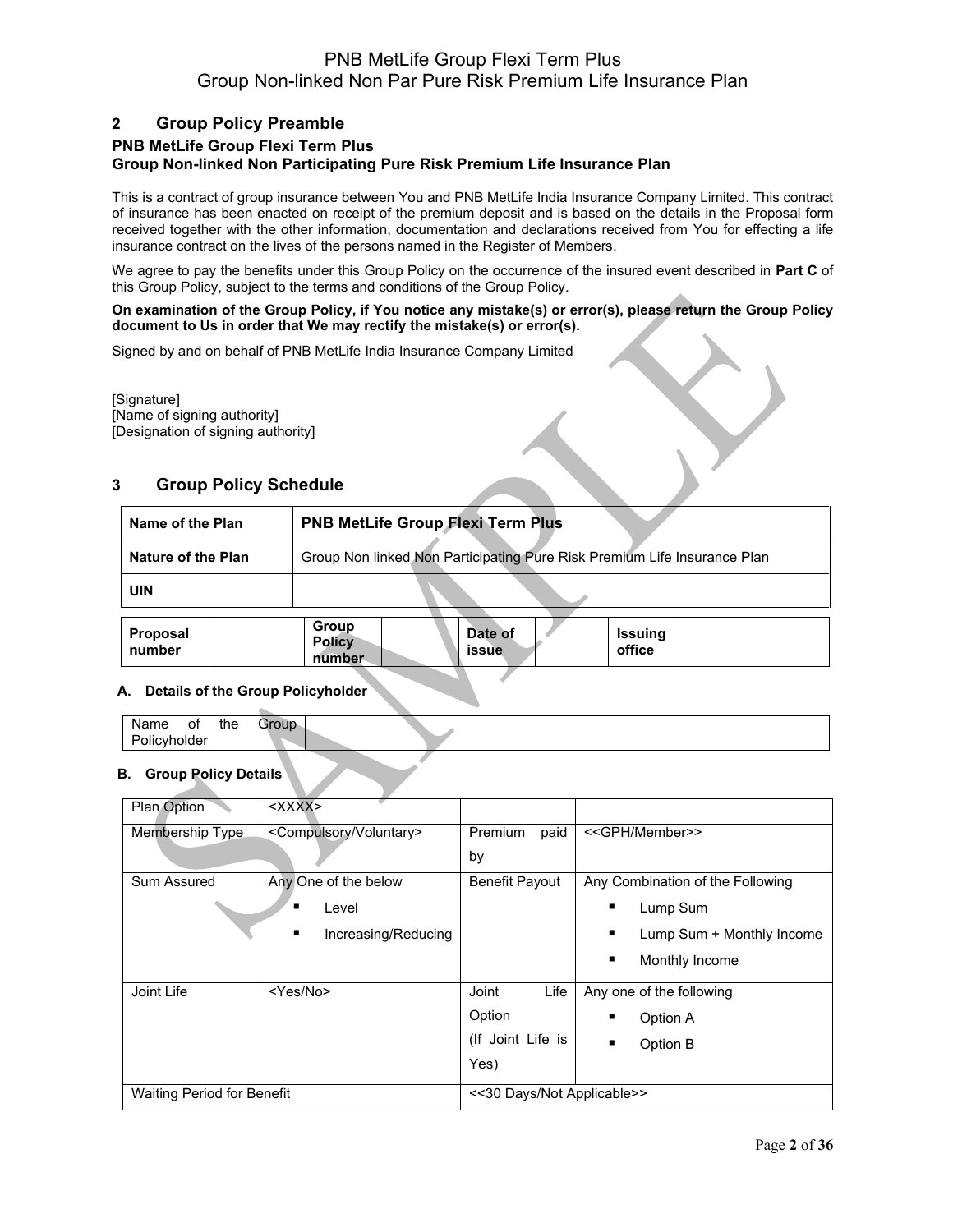#### **C. Membership Criteria** ()

#### **D. Sum Assured / Coverage Structure**

Minimum Sum Assured: Rs. Maximum Sum Assured: Rs.

Terms & Conditions as per the Quote, if any:

PH: Group Policyholder, IM: Insured Member

#### **E. Details of Agent/Corporate Agency/Intermediary**

| Name           |  |
|----------------|--|
|                |  |
| License number |  |
| Phone number   |  |
| Address        |  |
| Email address  |  |

#### **F. Policy & Premium Details**

| Policy Term                  | $\le$ PT>>                     | <b>Premium Paying Term</b> | < <ppt>&gt;</ppt>         |
|------------------------------|--------------------------------|----------------------------|---------------------------|
| Premium Mode                 | < <single reg="">&gt;</single> | Amount of Premium          | < <premium>&gt;</premium> |
| Premium due dates            | < <pdd>&gt;</pdd>              | Goods & Ser. Tax           | $<<$ GST>>                |
| Renewal Date (If Applicable) | $<<$ >>                        | Total Amount               | < <total>&gt;</total>     |

\*Premium amount paid by the **Group Policyholder/Insured Member** is inclusive of GST at prevailing rates. Premium amount is subject to change in case of any variance in the present rate of tax or in the event of any new or additional tax/levy being made applicable/ imposed on the premium(s) by the competent authority. In case of any such variance in the present rate of tax or any new or additional tax/levy being imposed, the same shall be borne by the **Group Policyholder.**

#### **Policy Currency**: Indian Rupees (INR)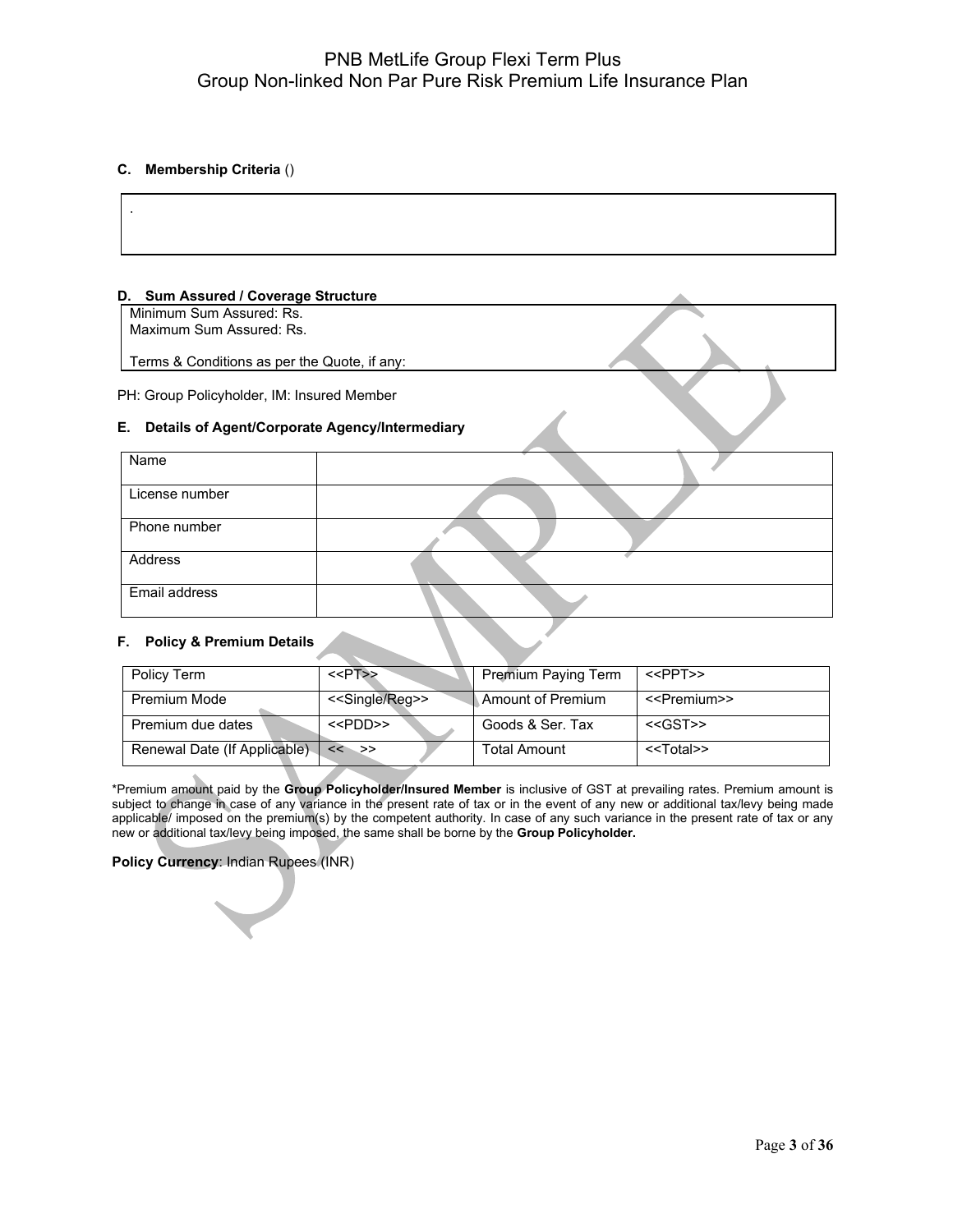# **Part B**

### **Definitions applicable to your policy**

The words or terms below that appear in this **Group Policy** in initial capitals and **bold** type will have the specific meaning given to them below. These defined words or terms will, where appropriate to the context, be read so that the singular includes the plural, and the masculine includes the feminine.

- **1. Accident** means a sudden, unforeseen and involuntary event caused by external, visible and violent means.
- **2. Age means the age of the Insured Member as of last birthday.**
- **3. Annual Renewal Date** means the date on which the **Group Policy** is due for renewal as stated in the **Group Policy Schedule**.
- **4. Appointee** shall mean a person who is appointed by the **Insured Member** to receive the **Sum Assured** for and on behalf of the **Nominee**, if the **Nominee** is a minor on the date of the payment of the **Sum Assured** on the happening of the insured event.
- **5. Certificate of Insurance (COI)** means the certificate issued by **Us** to the **Insured Member.**
- **6. Critical Illness** means any illness covered under this Group Policy as specifically listed below in Section 10 of **Part F.**
- **7. Date of Inception of the Group Policy** means the date as specified in the **Group Policy Schedule**.
- **8. Diagnosis / Diagnosed** means the certified diagnosis of a **Terminal Illness** or **Critical Illness** by a **Medical Practitioner**.
- **9. Effective Date of Coverage** is same as the **Date of Inception of the Group Policy** for the **Insured Member.**
- **10. Eligible Member** means a person who meets and continues to meet all the eligibility criteria specified in the **Group Policy Schedule**.
- **11. Free Cover Limit** means insurance coverage provided by Us based on the risk characteristic of the group under all group polices issued to a **Group Policyholder** upon satisfying **Our** eligibility criteria**.**
- **12. Grace Period** means the time granted by **Us** from the due date for the payments of **Premium**, without any penalty or late fee, during which time that coverage under the **Group Policy** is considered to be in-force with the risk cover without any interruption, as per the terms & conditions of the **Group Policy**. The **Grace Period** for payment of **Premium** is 15 days, where the **Insured Member** pays the **Premium** on a monthly basis and 30 days in all other cases.
- **13. Group Policy** means this contract of insurance, as evidenced by the **Group Policy Document**.
- **14. Group Policy Document** means this document, any endorsements issued by **Us**, the **Group Policy Schedule**, the Annexures and the **Proposal Form**
- **15. Group Policy Schedule** means the policy schedule set out above that **We** have issued, along with any annexures, tables and/or endorsements, attached to it from time to time.
- **16. Hazardous Activities** means any sport or activity, which is potentially dangerous to the Life Assured whether he is trained or not. Such sport/activity includes stunt activities of any kind, adventure racing, base jumping, biathlon, big game hunting, black water rafting, BMX stunt/ obstacle riding, bobsleighing/ using skeletons, bouldering, boxing, canyoning, caving/ pot holing, cave tubing, rock climbing/ trekking/ mountaineering, cycle racing, cyclo cross, drag racing, endurance testing, hand gliding, harness racing, hell skiing, high diving (above 5 meters), hunting, ice hockey, ice speedway, jousting, judo, karate, kendo, lugging, risky manual labor, marathon running, martial arts, micro – lighting, modern pentathlon, motor cycle racing, motor rallying, parachuting, paragliding/ parapenting, piloting aircraft, polo, power lifting, power boat racing, quad biking, river boarding, scuba diving, river bugging, rodeo, roller hockey, rugby, ski acrobatics, ski doo, ski jumping, ski racing, sky diving, small bore target shooting, speed trials/ time trials, triathlon, water ski jumping, weight lifting or wrestling of any type.
- **17. Individual Underwriting** means the process of identifying and classifying the potential degree of mortality risk on the life of an individual **Insured Member** for whom the **Sum Assured** is in excess of **the Free Cover Limit,** in accordance with Our Board approved underwriting policy.
- **18. Injury** means accidental physical bodily harm excluding illness or disease solely and directly caused by external, violent and visible and evident means which is verified and certified by a Medical Practitioner.
- **19. Insured Member** means an **Eligible Member** who is named as a person insured in the **Group Policy Schedule**.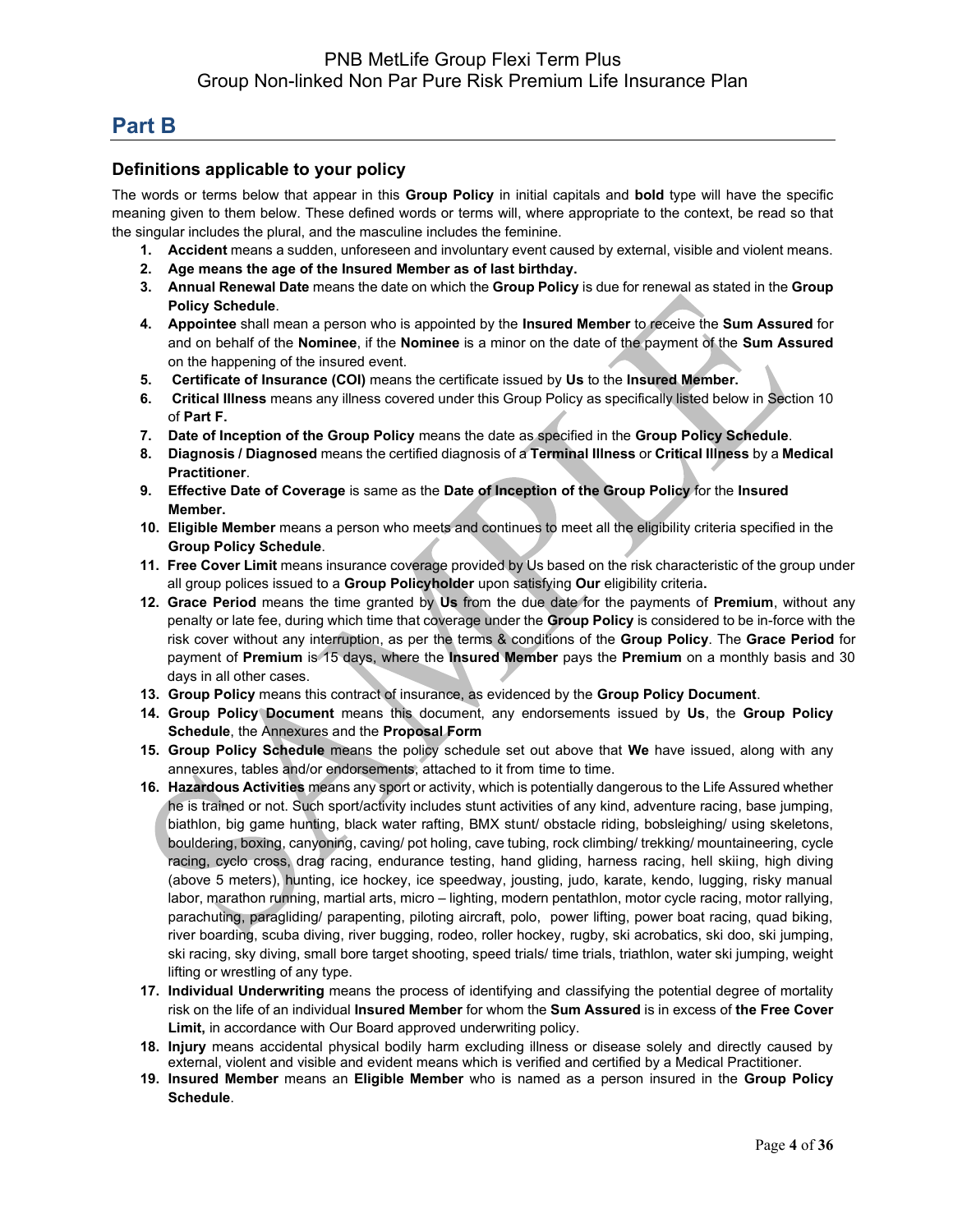- **20. IRDAI** means the Insurance Regulatory and Development Authority of India.
- **21. Lapse** means a condition wherein the due Premiums have not been paid in full, as required under the Policy terms and conditions, thereby rendering this Policy unenforceable. No benefits will be paid when the Policy is in Lapse status.
- **22. Medical Practitioner** is a person who holds a valid registration from the Medical Council of any State or Medical Council of India or Council for Indian Medicine or for Homeopathy set up by the Government of India or a State Government and is thereby entitled to practice medicine within its jurisdiction; and is acting within the scope and jurisdiction of license. The Medical Practitioner should neither be the insured person(s) himself nor related to the insured person(s) by blood or marriage.
- **23. Member Data** means the list of **Insured Members** and all details and information pertaining to those **Insured Members**.
- **24. Nominee** means the person(s) named in the **Register of Members**/**Certificate of Insurance** to receive the benefits under the **Group Policy** in respect of the **Insured Member**.
- **25. Non - Medical Insurance Limit** means the maximum amount of insurance coverage agreed to be provided to the **Insured Member** who submits a satisfactory Declaration of Good Health with **Us**.
- **26. Pre existing Disease** means any condition, ailment, injury or disease:
	- a) That is/are diagnosed by a physician within 48 months prior to the effective date of the policy issued by the insurer or its reinstatement or
	- b) For which medical advice or treatment was recommended by, or received from, a physician within 48 months prior to the effective date of the policy or its reinstatement.
- **27. Premium** means the payment of one of the regular periodic payments that **You** pay or agree to pay to **Us** for effecting or continuing the coverage under this **Group Policy** as stated in the **Group Policy Schedule**.
- **28. Premium Due Date** means the date on which the **Premium** becomes payable as stated in the **Group Policy Schedule**.
- **29. Register of Members** means a register maintained by Us consisting of details of each Insured Member, Joint Life, including but not limited to name, age, sex, salary, Sum Assured, retirement date, the Effective Date of Coverage, beneficiary and any special conditions applicable to an Insured Member.
- **30. Revival** means restoration of the coverage of the **Insured Member** under the **Group Policy**, which was discontinued due to the non-payment of **Premium**, with all the benefits mentioned in the **Group Policy Schedule**/**Certificate of Insurance**, upon the receipt of all **Premiums** due and other charges or late fee if any, as per the terms and conditions of the **Group Policy**, upon being satisfied as to the continued insurability of the **Insured Member** on the basis of the information, documents and reports furnished by the **Insured Member**, in accordance with **Our** Board approved underwriting policy.
- **31. Sum Assured** means the amount as detailed under Part C to this Group Policy, that **We** promise to pay upon the death or occurrence of the insured event of an **Insured Member** covered under this **Group Policy** in accordance with the Sum Assured Option chosen by the Group Policyholder/Insured Member and as specified in the Register of Members/Certificate of Insurance.
- **32. Total Premiums Paid** means the total Premiums received by Us/Company excluding any extra premium, the premiums paid towards the Riders, if any, and applicable tax and cess.
- **33. Unexpired Premium Value** means the amount calculated in accordance with **Part D.**
- **34. Waiting Period** means the first thirty days from the Risk Commencement Date under the Group Policy or date of reinstatement of cover under the Group Policy in respect of each Insured Member, whichever is earlier.
- **35. We**, **Us, Company** or **Our** means PNB MetLife India Insurance Company Limited.
- **36. You** or **Your** means the **Group Policyholder/Master Policy Holder** named in the **Group Policy Schedule**.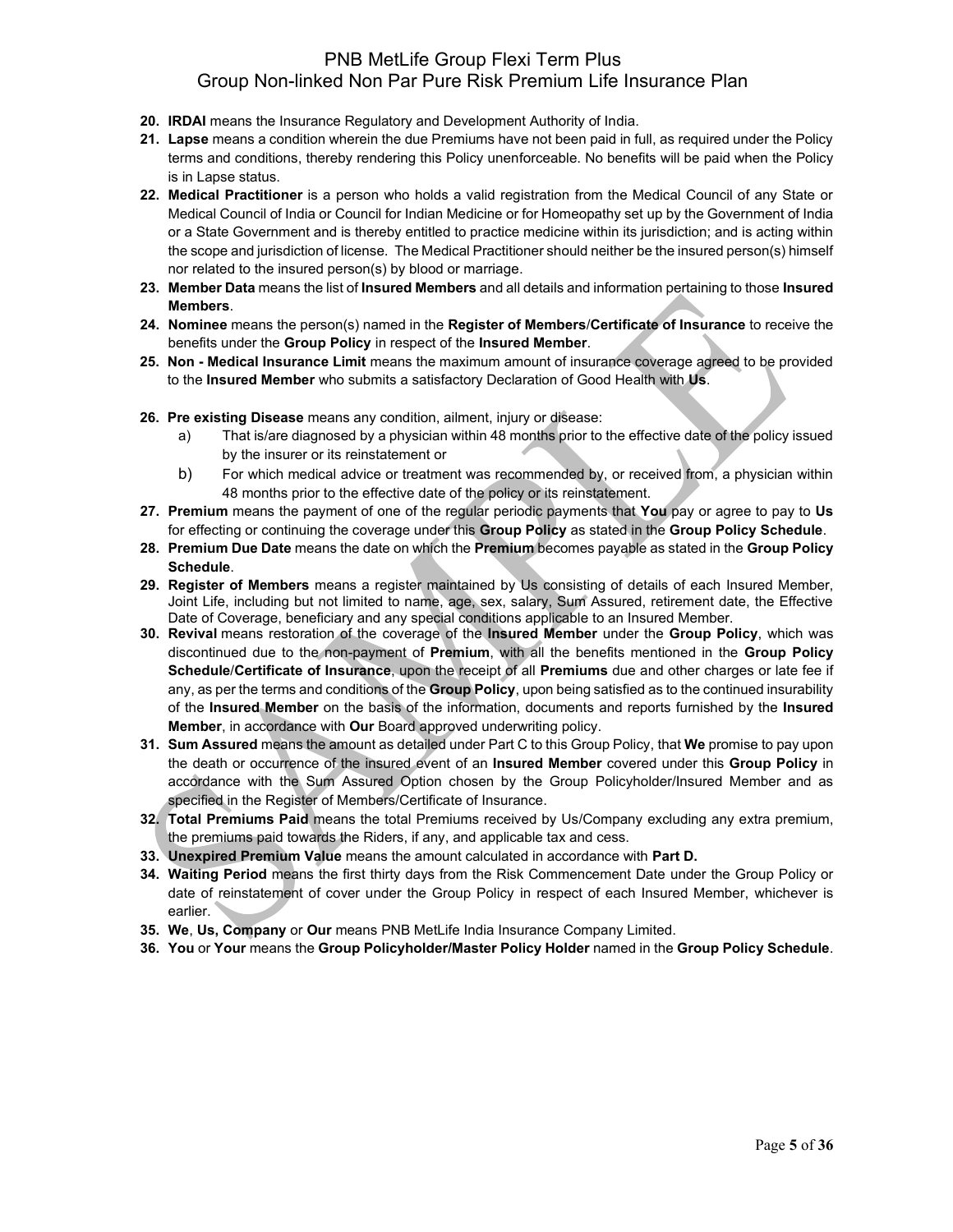# **Part C**

### 1. **Policy Features**

PNB MetLife Group Flexi Term Plus is a Group Non-linked Non Participating Pure Risk Life Insurance Plan. This **Group Policy** offers benefits as listed below and mutually agreed by the **Group Policyholder** and **Us**. The benefits will be payable subject to the terms and conditions of this **Group Policy**, including the Premium Payment Conditions set out below.

### 2. **Policy Benefits**

- o **Plan Options:** Any One of the following plan options can be availed on the life of an Insured Member under the Group Policy. The Group Policy Schedule will specify which Plan Option is in force under this Group Policy. The coverage under the Group Policy for the Insured Member shall automatically terminate on payment of the Sum Assured.
	- a. **Life Cover - Death Benefit** On the occurrence of death of the Insured Member during the coverage period, 100% of the Sum Assured shall be payable.
	- b. **Extra Life Cover - Death Benefit + Accidental Death Benefit (ADB) -** On occurrence of death of the Insured Member due to an Accident during the coverage period, 200% of the Sum Assured shall be payable. In an event of death of the Insured Member for reasons other than Accident during the coverage period, 100% of the Sum Assured shall be payable.
	- c. **Life & Health Cover - Death Benefit + Accelerated Terminal Illness (TI) + Accelerated Critical Illness Benefit (CI) -** On the first occurrence of either Death or Diagnosis of terminal illness or Diagnosis of Critical Illness of the Insured Member, during the coverage period, 100% of the Sum Assured shall be payable.
	- d. **Extra Life & Health Cover - Death Benefit + Accelerated Critical Illness Benefit + Accidental Death Benefit -** On occurrence of either Death (reasons other than accident) or Diagnosis of Critical Illness of the Insured Member, whichever occurs first during the coverage period, 100% of the Sum Assured shall be payable. In an event that the death of the Insured Member is caused due to an Accident, 200% of the Sum Assured shall become payable.
	- e. **Accidental Cover - Death Benefit + Accidental Death Benefit + Accelerated Accidental Total Permanent Disability Benefit (ATPD) -** On occurrence of either Death (reasons other than accident) or Accidental Total & Permanent Disability of the Insured Member, whichever occurs first during the coverage period, 100% of the Sum Assured shall be payable. In an event that the death of the Insured Member is caused due to an Accident, 200% of the Sum Assured shall become payable.

The benefits under the Plan Option in force under the Group Policy shall be subject to the additional terms and conditions, and exclusions, as applicable for Terminal Illness, Accidental Total and Permanent Disability, Accidental Death and Critical Illness specified under Part D and Part F to this Group Policy. The benefits payable on death of the Insured Member shall be subject to the suicide exclusion specified under Part D to this Group Policy.

- o **Where, Sum Assured** is equal to one of the following
	- a. Absolute amount assured chosen at inception in case of Level Cover; Or
	- b. Absolute amount assured as on the date of insured event(s) as per the cover schedule in case of increasing or reducing cover where the change of assured amount based on increment / decrement rate is pre-decided at the inception of the coverage based on following formulae
		- o Reducing Cover: Sum Assuredn+1 = "[1 (X/12) \* n]" \* Sum Assured at inception *[Where X can be from 5% to 25% per year]*
		- o Increasing Cover: Sum Assured n+1 = "[1 + (Y/12) \* n]" \* Sum Assured at inception *[Where Y can be from 5% to 25% per year]*

'n' is the number of months completed since inception. The reduction in sum assured will be monthly basis at simple rate of increment / decrement. The percentage will be fixed at outset and will not change during the term of the cover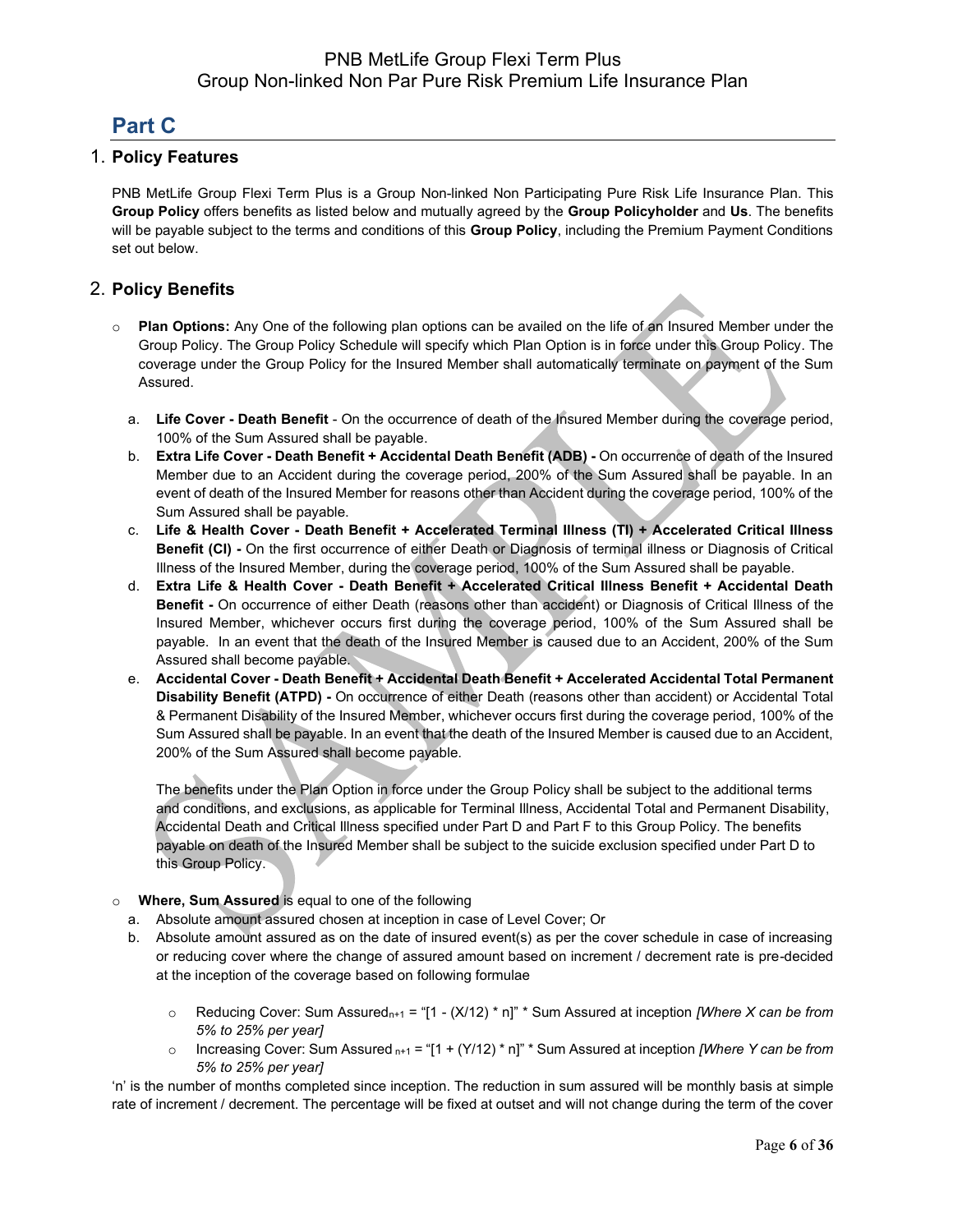o **Life Options:** The cover may be taken for single life or jointly for two lives. The Coverage needs to be chosen at the inception of the policy by the member. Once this option is chosen the member cannot discontinue the coverage of a particular life, unless it is due to the insured event.

Joint life cover is allowed only for Plan Option Life Cover (Death Benefit) subject to following conditions:

- The relationship between the Joint Lives can only be that of spouse for Option A as defined below;
- The relationship between the Joint Lives can only be that of spouse, parents or children for Option B as defined below;
- In case of Joint life, insurable interest between the lives shall be ensured;
- Cover will be extended subject to applicable underwriting as per board approved underwriting policy;

Joint life cover has following two variants and the applicable variant shall be mentioned in the member roster / certificate of insurance:

Option A: 100% of the **sum assured** is payable on first occurrence of death of either of the lives. This option shall be available only to non-employer-employee groups and non-employer-employee homogeneous groups.

Option B: 100% of the **sum assured** is payable on occurrence of first death (of any life) as well as 100% of **sum assured** on subsequent or simultaneous death of the second life. On death of any one life prior to the death of the other life, the future premiums will reduce to the premiums corresponding to the surviving life.

The cover will terminate on payment on benefit as per the option chosen

- o **Benefit Payout Options:** The following payout options may be available to the Insured Members under this Group Policy as stated in the Group Policy Schedule. The Benefit Payout Option once chosen at the Inception of the Group Policy cannot be changed at any time during the Group Policy Term.
	- a. **Lump Sum:** The Sum Assured shall be payable as lump sum.
	- b. **Monthly Income:** The Sum Assured shall be payable in equal monthly installments for 24-120 months (2 10 years). The duration shall be as chosen by the Insured Member at inception. The first installment of monthly income will be payable after one month from the date of occurrence of the insured event.
	- c. **Lump Sum plus Monthly Income:** 50% of the Sum Assured, shall be payable immediately as lump sum and the remaining 50% shall be payable as equal monthly instalments over the subsequent 24 - 120 months (2 – 10 years). The duration shall be as chosen by the Insured Member at inception. The first instalment of monthly income will be payable after one month from the date of occurrence of insured event.

The Monthly Income and Lump Sum Plus Monthly Income payout option is not available for coverage offered to jointly Insured Members. The Benefit Payout Option for Joint Life Cover shall always be payable as Lump Sum only.

Maturity Benefit: There is no maturity benefit payable under this Group Policy.

#### 3. **Premium Payment Conditions**

The Premium(s) may be funded by the Group Policyholder or may be paid for by the Insured Members as per the Group Policy Schedule. The Insured Members are required to remit the required Premium(s) either directly to Us or to the Group Policyholder. When the Group Policyholder funds the Premiums or collects the Premium(s) on the Company's behalf from the Insured Members, the same needs to be remitted to Company within agreed timelines.

#### 4. **Grace Period.**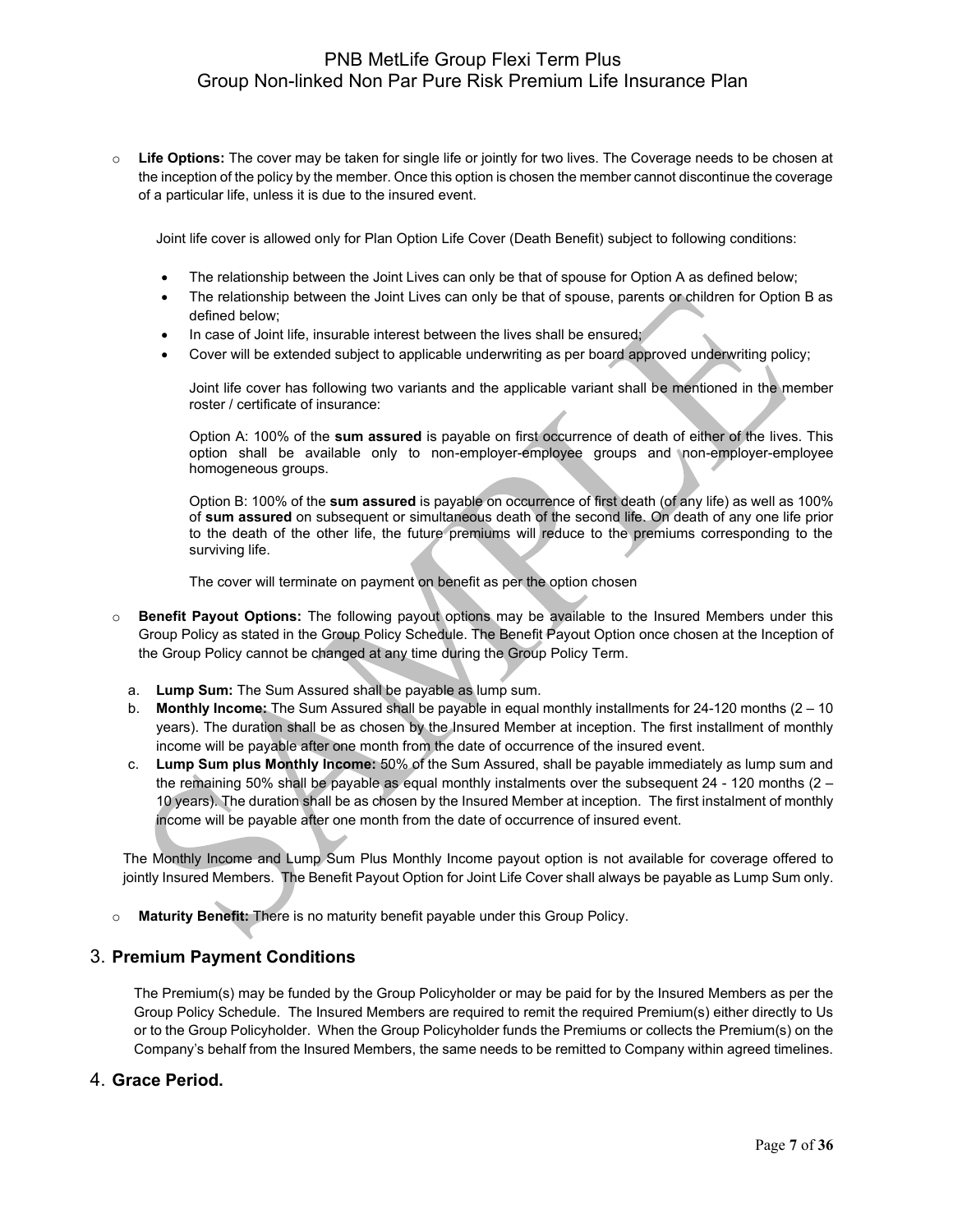Under this **Group Policy**, there is a Grace Period of 15 days (if **Premium** is payable on a monthly mode) and a period of 30 days (if **Premium** is payable in any other mode) for the payment of **Premium.**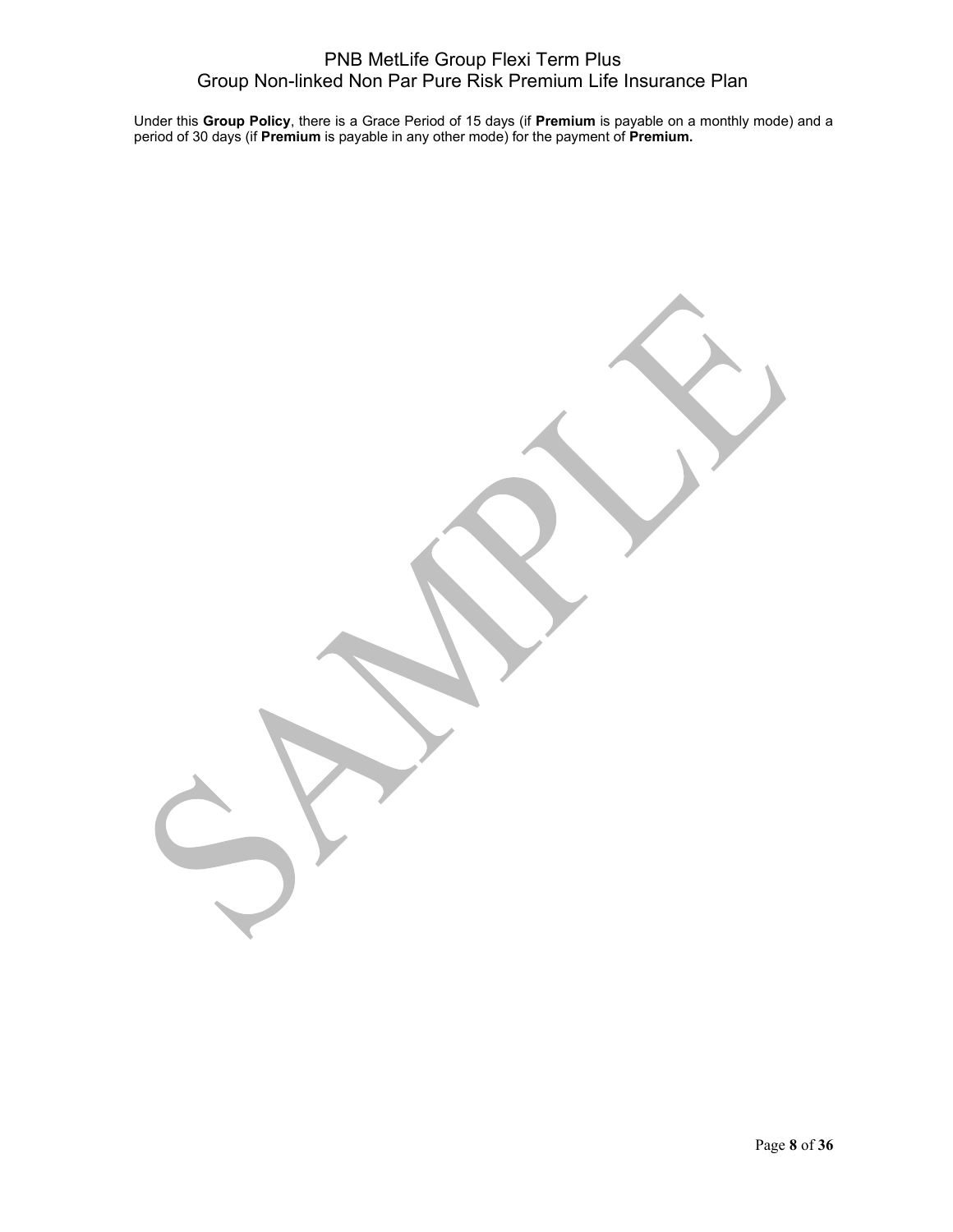# **Part D**

## 1. **Free Look Period**

If **Group Policyholder** has any objections to the terms and conditions of this **Group Policy**, the policy may be returned by giving a signed written notice to **Us** within 15 days from the date of receiving the **Group Policy**, stating the reasons for objection. The Group Policyholder will be entitled to a refund of the **Premium** paid, subject to a deduction of proportionate risk premium for the period of cover, stamp duty and/or the expenses incurred on medical examination (if any).

If the **Premium** is paid entirely by the **Insured Member** and the **Insured Member** disagrees with the terms and conditions of the Group Policy, he/she may cancel his/her coverage under the Group Policy by giving **Us** a written notice within 15 days of receiving confirmation of coverage stating the reasons for objection and **We** shall refund the **Premium** received in respect of such **Insured Member** after deducting proportionate risk premium for the period of cover, stamp duty charges and expenses towards medical examination, if any, for that **Insured Member**.

### 2. **Lapse**

If the Premium is not received by Us either on the Premium Due Date or before expiry of Grace Period, all benefits under the Group Policy will cease.

### 3. **Voluntary Termination**

There is no surrender value payable under this Group Policy.

However, in case of Single Premium policies, where the Insured Member wishes to terminate the risk cover under the group Policy, on such written request, the applicable Unexpired Premium Value as on the date of termination request will be paid to the Insured Member and the risk cover for that particular Insured Member / joint lives immediately terminates.

#### *Unexpired Premium Value* **=**

```
50\% \times \frac{Total Number of Monthly to maturity}{Total Number of Monthly in the sources, time}Fotal Number of Months Remaining to Maturity \times Total Premiums Paid \times Total Number of Months in the coverage tenure
  SA in−force at the time of voluntary termination
            SA at the inception of the Coverage
```
In case of termination request of the Group Policy by the Group Policyholder, the Insured Member will be permitted to continue insurance coverage to the extent available under the Group Policy.

#### 4. **Paid-up Value**

Not available under this Group Policy.

#### 5. **Revival**

If cover under the Group Policy has lapsed due to non-payment of due Premium, provided that the Group Policy has not been terminated, the risk cover under the Group Policy may be revived with the consent of the Company within five (5) years from the date of first unpaid Premium for that Insured Member, subject to the following conditions:

- The application for Revival is made within five (5) years from the due date of the first unpaid Premium for that Insured Member. The application should be submitted before the Maturity Date for that Insured Member;
- The Insured Member through the Group Policyholder furnishes, at his / her own expense, satisfactory evidence of health and continuity of insurability.
- All due Premiums till the date of Revival along with interest at prevailing rate of interest, if any along with applicable taxes are paid in full. The Company may change this interest rate from time to time. Currently, the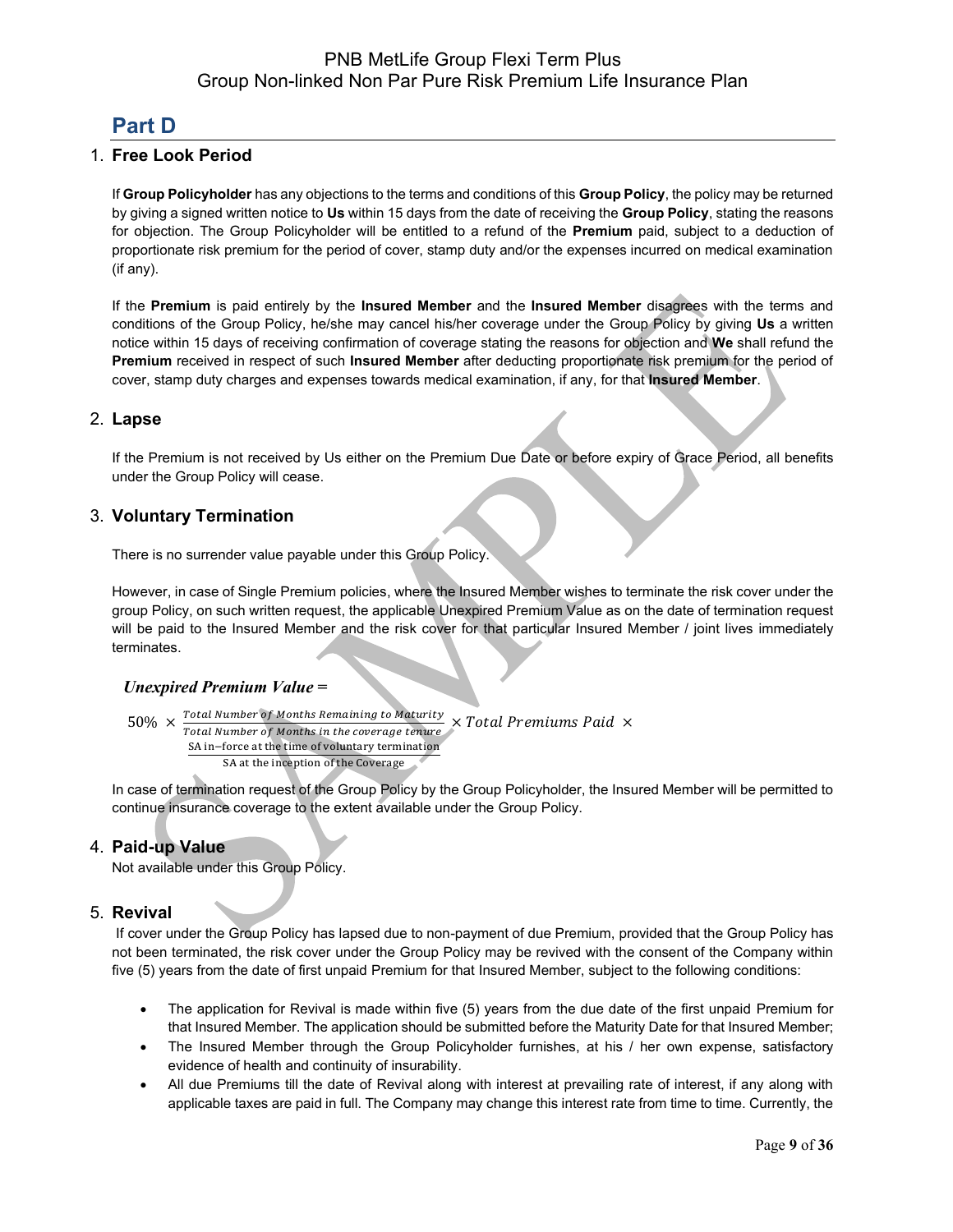Company is charging an interest of 7% p.a. on Revivals using the 10 Year G-Sec rate of 6.31% as at 3rd April 2020.

- The rate of interest is calculated as the 10 Year G-Sec rate as on 1st of April plus 50 basis points, rounded up to the nearest 50 basis points. The Company will review the rate on an annual basis in April based on the prevailing 10 Year G-Sec rate. However, under special circumstances where the prevailing 10 Year G-Sec rate is changing in excess of 200 basis points from the G-Sec rate used for calculating the current interest rate, the Company shall review the interest rate based on the prevailing 10 Year G-Sec rate.
- This formula will be reviewed annually and only altered subject to prior approval of IRDAI.
- The Revival of the coverage will be as per Board approved underwriting Policy.
- On Revival, the terms and conditions of the Group Policy with respect to the Insured Member may be different from those applicable before the cover under the Group Policy lapsed. The Company may revive a lapsed policy by imposing such extra premium as it deems fit as per the Board approved underwriting policy.
- The Revival will take effect only on it being specifically communicated by the Company to the Group Policyholder or the Insured Member, as applicable.
- The Company may revive or refuse to revive the cover for the Insured Member, based on the prevailing board approved underwriting guidelines. If the Insured Member is refused Revival, the Company will refund the amount received for the purpose of Revival of cover.
- On Revival, all the benefits under the Group Policy which prevailed before the date of latest lapse will be automatically reinstated.

If the Group Policy has lapsed due to non-payment of due Premium, provided that the Group Policy has not been terminated, the Group Policy may be revived with the consent of the Company within five (5) years from the date of first unpaid Premium, by paying all the due Premiums within five (5) years from the date of first unpaid Premium, and subject to fulfilment of the requirements applicable for individual members specified above.

### 6. **Termination of the Policy**

Coverage under this **Group Policy** where Premium is paid by the Group Policyholder shall terminate on occurrence of the earliest of the following:

- a) At the expiry of five years from the date of lapse
- b) **You** may terminate this **Group Policy** by giving a minimum of 30 days' written notice to **Us**. In case the **Group Policy** is terminated by **You**, the **Insured Member(s)** shall have the option to continue the risk cover on an individual basis till the expiry of the coverage.
- c) On Free Look Cancellation

Coverage of an **Insured Member** under the Certificate of Insurance, where Premium is paid by the Insured Member shall terminate on occurrence of earliest of the following:

- a) At the expiry of five years from the date of lapse
- b) Date of payment of the claim on the insured benefit under the Group Policy
- c) The date the Insured Member ceases to be an Eligible Member or voluntarily withdraws from the membership of the group
- d) On Free Look Cancellation

### 7. **Suicide Exclusion**

In case of death of the member due to suicide within 12 months from the date of commencement of risk under the policy or from the date of latest revival of the member under the policy, as applicable, the nominee or beneficiary of the policyholder shall be entitled to 80% of the total premiums paid till the date of death or the unexpired premium value available as on the date of death whichever is higher, provided the policy and his membership, both, are in force as on the date of death.

'Total premiums paid' means total of all the premiums received by the Company, excluding any extra premium, any rider premium and taxes.

The Suicide Exclusion shall not applicable to the following cases of employer-employee groups: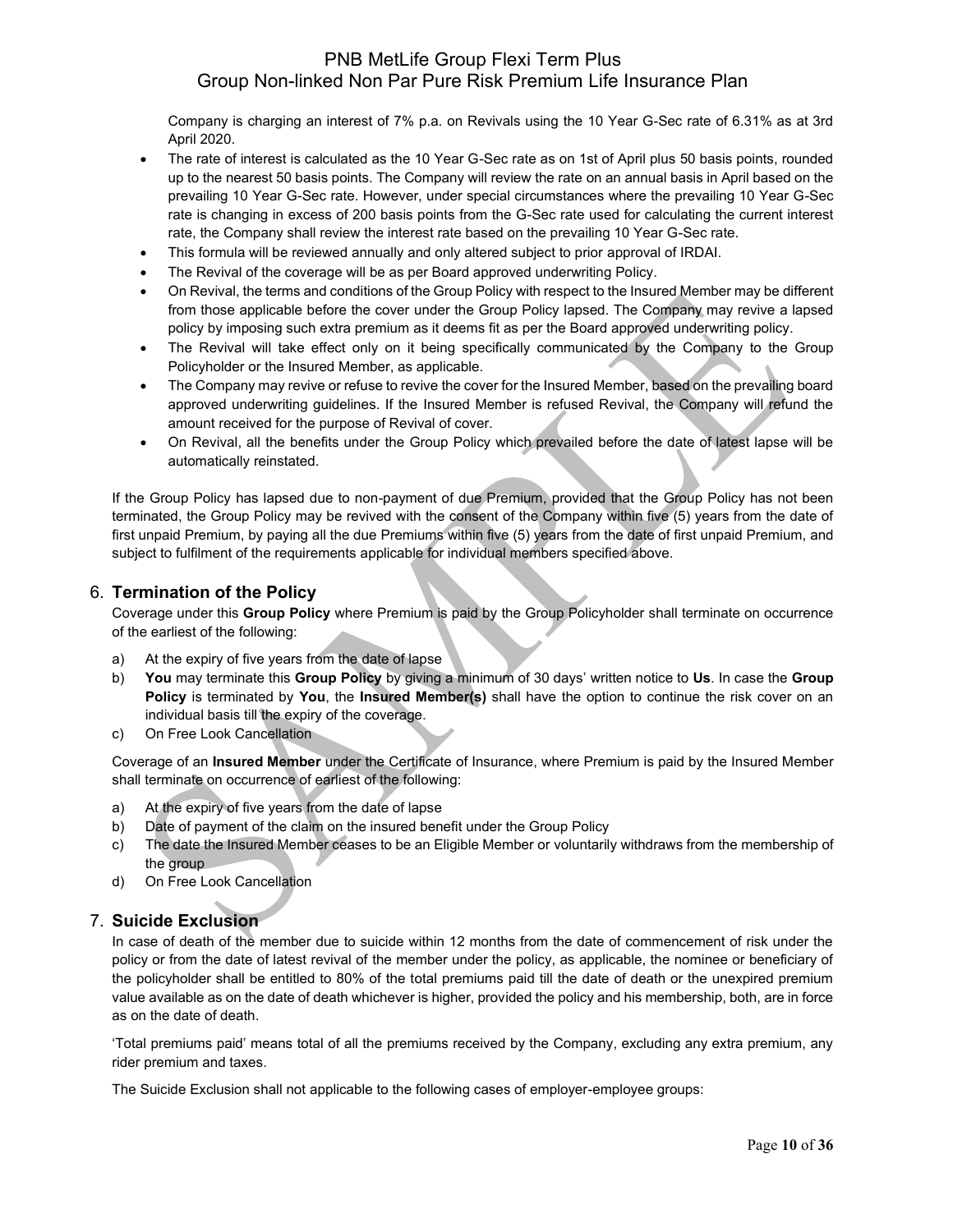- a) If the group enrolled for this Group Policy is shifting from another Life Insurer;
- b) Where the group has enrolled for this Group Policy for the first time, and where the group has compulsory participation for all employees as Insured Members.

### 8. **New Members Addition**

Any **Eligible Member** that becomes a member of **Your** group after the **Effective Date of Coverage** or the **Annual Renewal Date** can be covered under this **Group Policy** provided **You** provide **Us** with due intimation and all information and details about such **Eligible Members** in the form and manner specified by **Us**. Coverage of these **Eligible Members** shall only commence in accordance with the provisions of **Part C**. **We** shall require evidence of insurability for providing the group life cover to the **Insured Members** in accordance with **Our** Board approved underwriting policy.

### 9. **Waiting Period**

Waiting Period shall only apply to groups where the cover under the group Policy is voluntary in nature. Waiting Period if applicable shall be specified in the **Group Policy Schedule**.

Waiting period applies at individual member level from the member's date of commencement of risk, coverage effective date of member or reinstatement whichever is later.

During the Waiting Period, no claim other than **accidental death** shall be admissible. The Waiting Period shall not be applicable for coverage term up to 3 months.

In the event of a claim admitted during the Waiting Period, 80% of the Total Premiums Paid till the date of claim/occurrence of the insured event shall be paid and the cover under the Group Policy shall immediately terminate.

**Waiting period for Critical Illness:** For the Critical Illness benefits under "Life & Health Cover" and "Extra Life & Health Cover" options there will be a waiting period of 30 days from the date of commencement of risk, coverage effective date of member or reinstatement whichever is later. If a critical illness claim occurs during waiting period under "Life & Health Cover" or "Extra Life & Health Cover", 80% of the total premiums paid till the date of claim will be paid and the cover will terminate. The waiting period for Critical Illness benefit applies for both compulsory and voluntary groups.

#### 10. **Claims Procedure**

Written notification of a claim shall be given to Us along with following information and documentation within 90 days of the occurrence of the insured event or as soon thereafter as is reasonably possible:

- a) Claimant statement in format prescribed by Us, duly completed.
- b) Certified copy of the official death certificate issued by a competent authority acceptable to Us.
- c) Your declaration and certificate that that the Insured Member was a member of Your group at the time of the death of Insured Member.
- d) In case Plan option "Life & Health Cover" or "Extra Life & Health Cover" is in force, medical report confirming the occurrence of Critical Illness/Terminal Illness which is acceptable to Us;

(i) Attending consultant's statement confirming occurrence of the Critical Illness/Terminal Illness.

(ii) Attested true copy of indoor case papers of all the Hospital(s)

(iii) First consultation and all follow- up consultation notes.

(iv) Diagnosis certificate from specialist

In case of death claim:

(v) All past and present medical records (such as discharge summary, daily records and investigation test reports), if available;

(vi) All Medical Examination Reports, including: Laboratory Test Reports, X-Ray/CT Scan/MRI Reports & Plates, Ultrasonography Report, Histopathology Report, Clinical/Hospital Reports, any other investigation report

(vii) Treatment papers (Chemotherapy, Radiotherapy etc.) or Surgery/Operation notes.

- e) Police inquest report and post mortem report if the death of the Insured Member is due to an unnatural cause.
- f) Certification of the details of the Nominee (if any).
- g) Any additional document(s) as required by Us.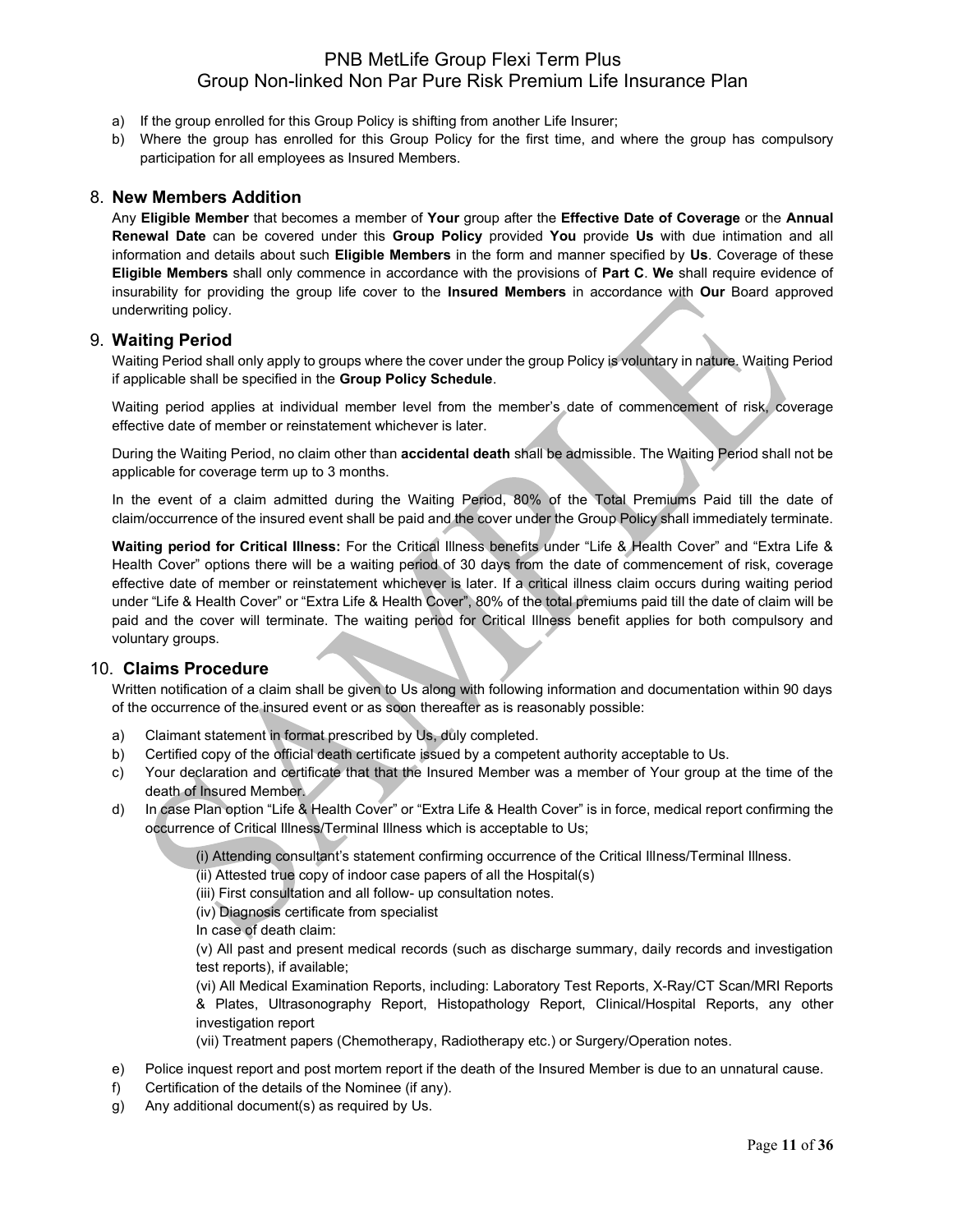In the event of delay in intimation of a claim to Us, due to reasons beyond Your/claimant's control, we may condone such delay on merits.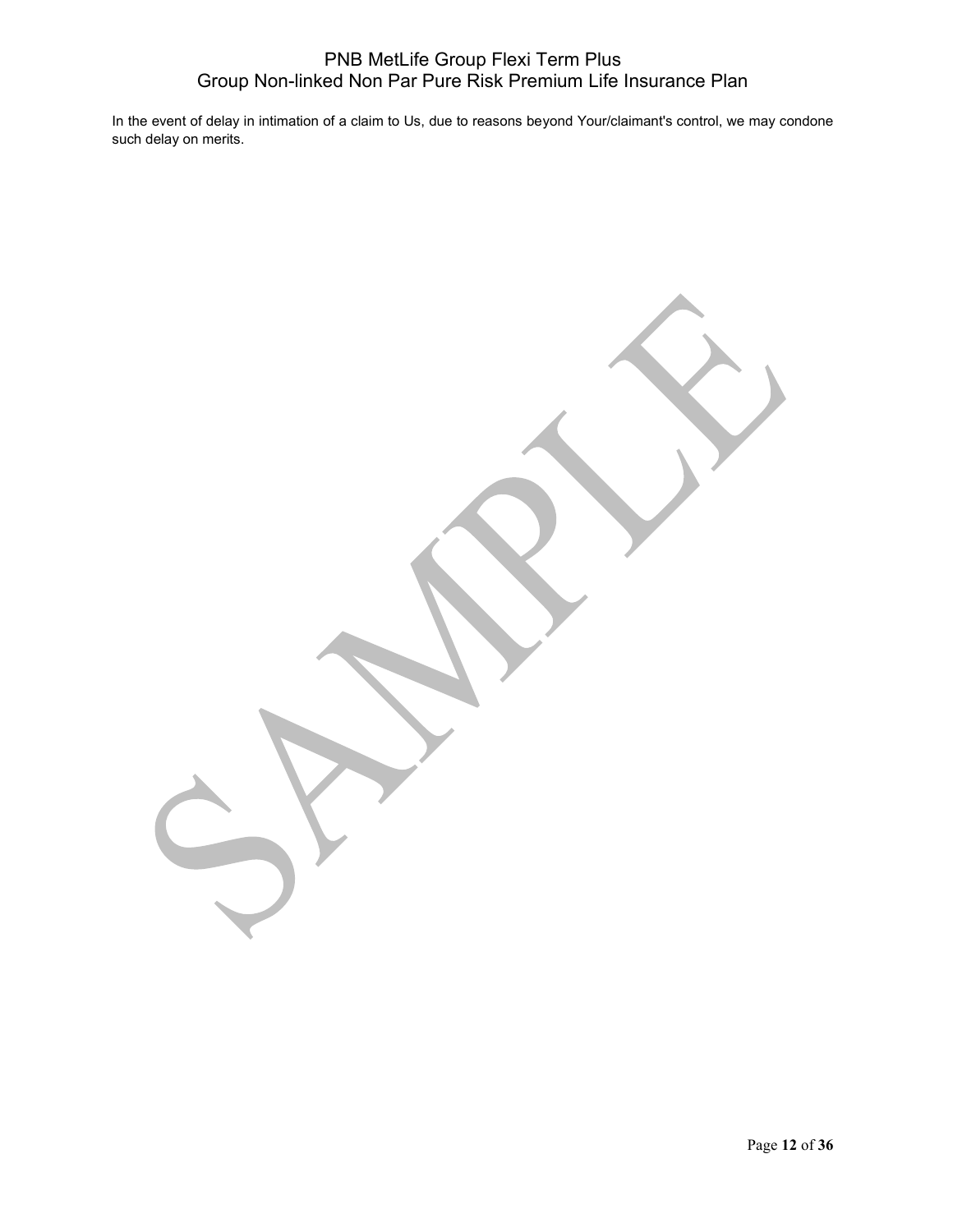# **Part E**

**Not Applicable**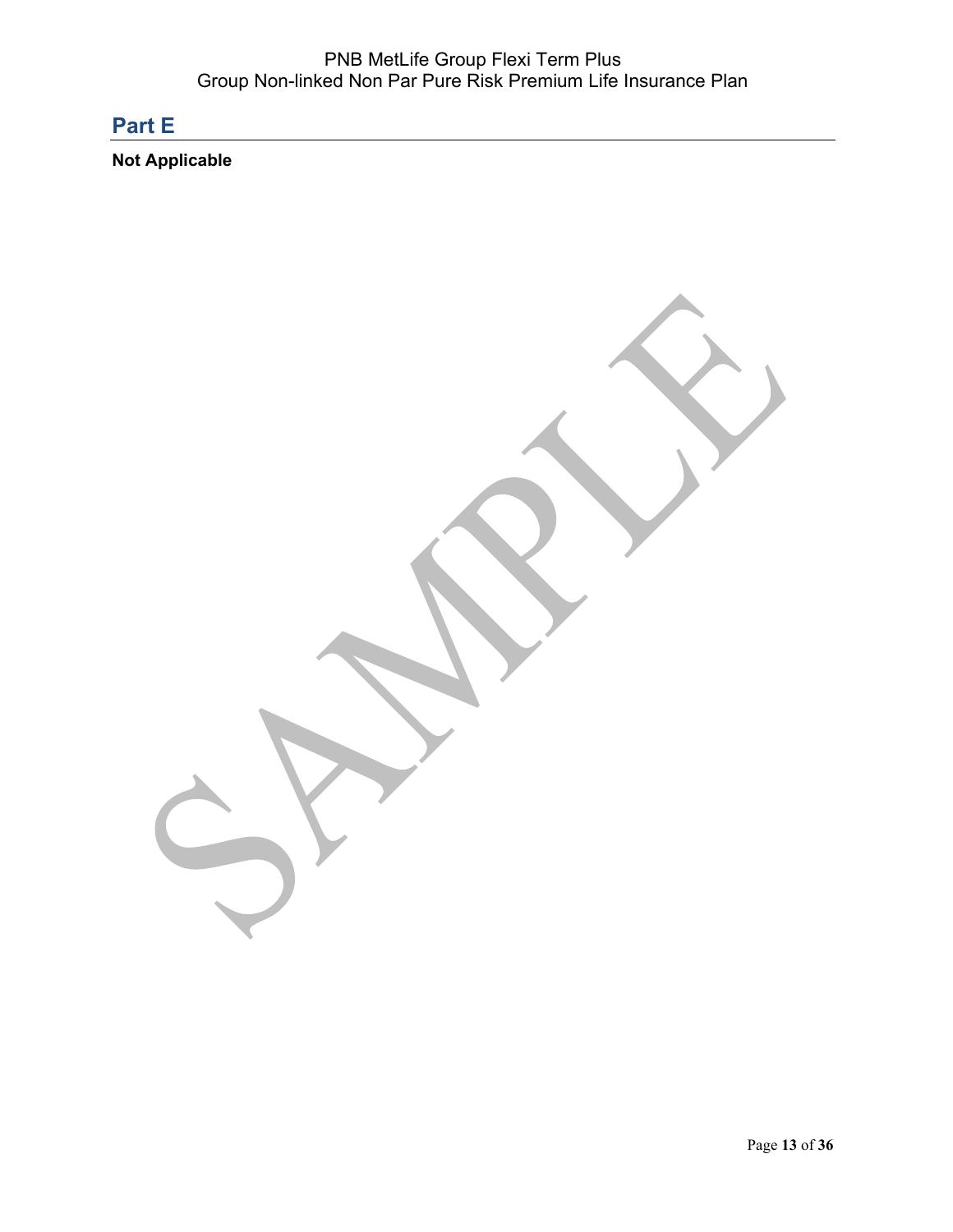# **Part F**

### 1. **General Terms & Conditions**

If you wish to change the nomination or assign the coverage under the **Group Policy** or update **Your/Nominee's** address or other contact details in Our records, you should do so only through the forms prescribed by Us for these purposes. These forms are available at Our offices or may be obtained from Your financial advisor or can be downloaded from Our website [www.pnbmetlife.com](http://www.pnbmetlife.com/)

#### 2. **Nomination**

Nomination should be in accordance with provisions of Section 39 of the Insurance Act 1938 as amended from time to time. A Leaflet containing the simplified version of the provisions of Section 39 is enclosed as Annexure A to this Group Policy Document for your reference.

### 3. **Assignment:**

Assignment facility available in accordance with provisions of Section 38 of the Insurance Act, 1938 as amended from time to time. A Leaflet containing the simplified version of the provisions of Section 38 is enclosed as Annexure A to this Group Policy Document for your reference.

#### 4. **Taxation**

The tax benefits on the Group Policy shall be as per the prevailing tax laws in India and amendments thereto from time to time. In respect of any payment made or to be made under or in relation to this Policy, We will deduct or charge or recover taxes including GST and other levies as applicable at such rates as notified by the government or such other body authorized by the government from time to time. Tax laws are subject to change.

### 5. **Currency & Place of Payment**

All amounts payable either to or by **Us** will be paid in Indian Rupees (INR).

#### 6. **Fraud and Misrepresentation**

Fraud and Misrepresentation would be dealt with in accordance with provisions of Section 45 of the Insurance Act 1938 as amended from time to time. A Leaflet containing the simplified version of the provisions of Section 45 is enclosed in Annexure A to this Group Policy Document for your reference.

#### 7. **Policyholder's Rights**

To exercise Your rights or options, under this Group Policy, You should follow the procedures stated in this Group Policy. If You want to change the address or exercise any other options under the Group Policy, You shall do so only using the forms prescribed for each purpose which are available with Your financial advisor, from Our local office or can be downloaded from Our websit[e www.pnbmetlife.com.](http://www.pnbmetlife.com/)

### 8. **Our Address for Communications**

All notices and communications in respect of this Policy shall be addressed to us at the following address:

**PNB MetLife India Insurance Co. Ltd, 1st Floor, Techniplex -1, Techniplex Complex, Off Veer Savarkar Flyover, Goregaon (West), Mumbai – 400062, Maharashtra Call us Toll-free at** 1-800-425-6969, **Visit our Website**: [www.pnbmetlife.com,](http://www.pnbmetlife.com/)

**Email:** [indiaservice@pnbmetlife.co.in](mailto:indiaservice@pnbmetlife.co.in)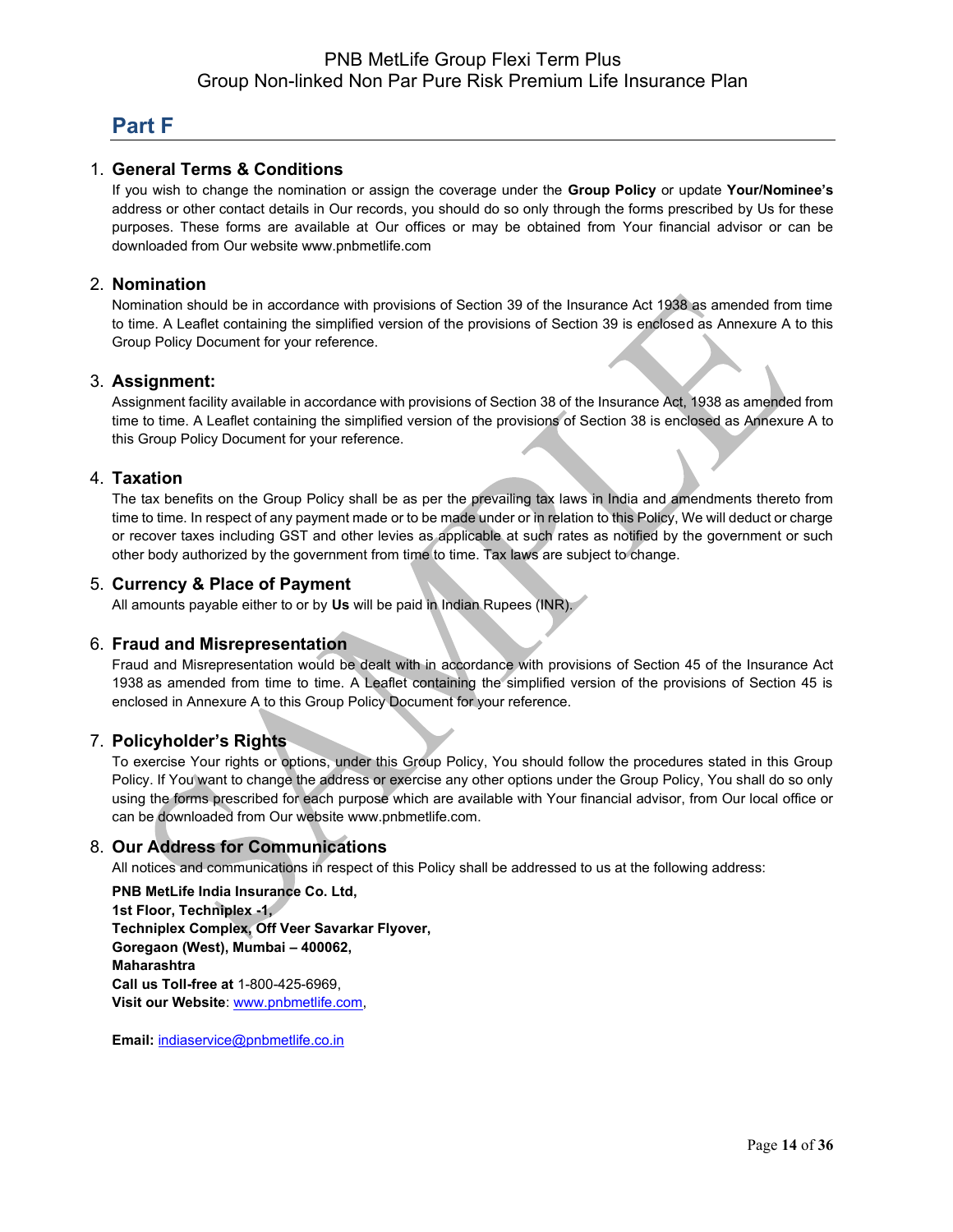### 9. **Governing Law & Jurisdiction**

The terms and conditions of the Group Policy shall be governed by and be interpreted in accordance with Indian law and all disputes and differences arising under or in relation to the Policy shall be subject to the sole and exclusive jurisdiction of the jurisdictional courts in India.

### 10. **Description of Specific Insured Benefits**

#### **10.1 Accidental Death Benefit (ADB)**

If the Life Assured suffers an Injury while the cover is active, which directly results in the Life Assured's death within 180 days from the date of Accident (including date of Accident), then the Company will pay 100% of the applicable coverage amount.

#### Exclusions for Accidental Death Benefit:

Any claim in respect of any Life Assured, arising out of or directly or indirectly due to any of the following shall not be payable, unless expressly stated to the contrary elsewhere in the Policy terms and conditions:

- 1. The Life Assured operating or learning to operate any aircraft or performing duties as a member of a crew on any aircraft or Scheduled Airline or any airline personnel;
- 2. The Life Assured flying in an aircraft other than as a fare paying passenger in a Scheduled Airline;
- 3. Participation by Life Assured in actual or attempted felony, riots, civil commotion or misdemeanor with criminal intent;
- 4. The Life Assured engaging in sporting activities in so far as they involve the training for or participation in competitions of professional sports;
- 5. The Life Assured serving in any branch of the military, navy or air-force or any branch of armed Forces or any paramilitary forces;
- 6. The Life Assured working in or with mines, tunneling or explosives or involving electrical installation with high tension supply or conveyance testing or oil rigs work or ship crew services or as jockeys or circus personnel or aerial photography or engaged in Hazardous Activities;
- 7. Impairment of the Life Assured's intellectual faculties by abuse of stimulants or depressants or by the illegal use of any solid, liquid or gaseous substance.
- 8. Accident caused whilst working with in activities like racing on wheels or horseback, winter sports, canoeing involving white water rapids, any bodily contact sport.
- 9. Any change of profession after inception of the cover which results in the enhancement of the Company's risk, if not accepted and endorsed by the Company.

#### **10.2 Accelerated Accidental Total and Permanent Disability Benefit (ATPD)**

If the Life Assured suffers an Injury while the cover is active, which directly results in the Life Assured's Total Permanent Disability within 180 days from the date of Accident (including date of Accident), then the Company will pay 100% of the applicable coverage amount.

Total Permanent Disability shall be said to occur if the Life Assured has been subject to one (or more) of the following impairments:

- the total and permanent loss of sight in both eyes, or
- the loss by physical severance (or total and permanent loss of use) of two limbs at or above the wrist or ankle, or
- the total and permanent loss of sight in one eye and the loss by physical severance (or total and permanent loss of use) of one limb at or above the wrist or ankle.

In order for a benefit to be payable, such disability must have persisted continuously for a period of at least 180 days and must, in the opinion of a Medical Practitioner, appointed by the company, be deemed permanent.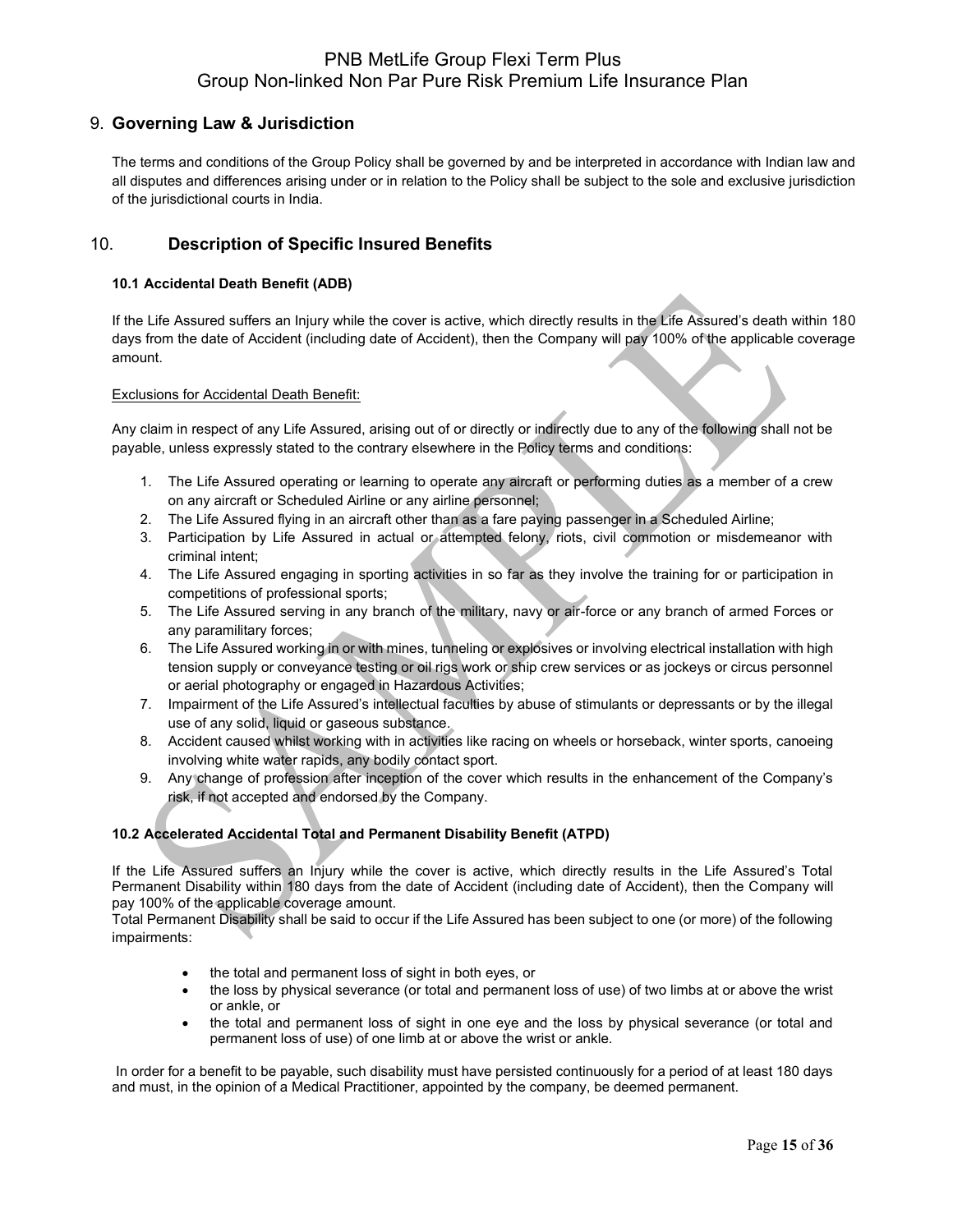#### Exclusions for Accidental Total Permanent Disability Benefit:

Any claim in respect of any Life Assured, arising out of or directly or indirectly due to any of the following shall not be payable, unless expressly stated to the contrary elsewhere in the Policy terms and conditions:

- 1. Any pre-existing injury or physical condition;
- 2. Attempted suicide or self-inflicted injury;
- 3. The Life Assured operating or learning to operate any aircraft or performing duties as a member of a crew on any aircraft or Scheduled Airline or any airline personnel;
- 4. The Life Assured flying in an aircraft other than as a fare paying passenger in a Scheduled Airline;
- 5. Participation by Life Assured in actual or attempted felony, riots, civil commotion or misdemeanor with criminal intent;
- 6. The Life Assured engaging in sporting activities in so far as they involve the training for or participation in competitions of professional sports;
- 7. The Life Assured serving in any branch of the military, navy or air-force or any branch of armed Forces or any paramilitary forces;
- 8. The Life Assured working in or with mines, tunneling or explosives or involving electrical installation with high tension supply or conveyance testing or oil rigs work or ship crew services or as jockeys or circus personnel or aerial photography or engaged in Hazardous Activities;
- 9. Impairment of the Life Assured's intellectual faculties by abuse of stimulants or depressants or by the illegal use of any solid, liquid or gaseous substance.
- 10. Accident caused whilst working with in activities like racing on wheels or horseback, winter sports, canoeing involving white water rapids, any bodily contact sport.
- 11. Any change of profession after inception of the cover which results in the enhancement of the Company's risk, if not accepted and endorsed by the Company

#### **10.3 Accelerated Terminal Illness:**

A member shall be regarded as Terminally Ill only if that member is diagnosed as suffering from a condition which, in the opinion of two appropriate independent medical practitioners, is highly likely to lead to death within 6 months from the date of diagnosis. The Terminal Illness must be diagnosed and confirmed by independent medical practitioners registered with the Indian Medical Association and approved by the Company. The Company reserves the right for independent assessment.

#### **10.4 Accelerated Critical Illness Benefit:**

The list of Critical Illness conditions covered under the Group Policy are mentioned in the table below:

| Sr.No          | <b>Critical Illnesses</b>                                       |
|----------------|-----------------------------------------------------------------|
| 1              | <b>Cancer Of Specified Severity</b>                             |
| 2              | Myocardial Infarction (First Heart Attack of Specific Severity) |
| 3              | Open Chest CABG                                                 |
| $\overline{4}$ | Stroke resulting in Permanent Symptoms                          |
| 5              | Kidney Failure Requiring Regular Dialysis                       |
| 6              | <b>Coma Of Specified Severity</b>                               |
|                | Open Heart Replacement or Repair of Heart Valves                |
| 8              | Major Organ / Bone Marrow Transplant                            |
| 9              | Permanent Paralysis Of Limbs                                    |
| 10             | Motor Neuron Disease With Permanent Symptoms                    |
| 11             | Multiple Sclerosis with Persisting Symptoms                     |
| 12             | Benign Brain Tumour                                             |
| 13             | <b>Blindness</b>                                                |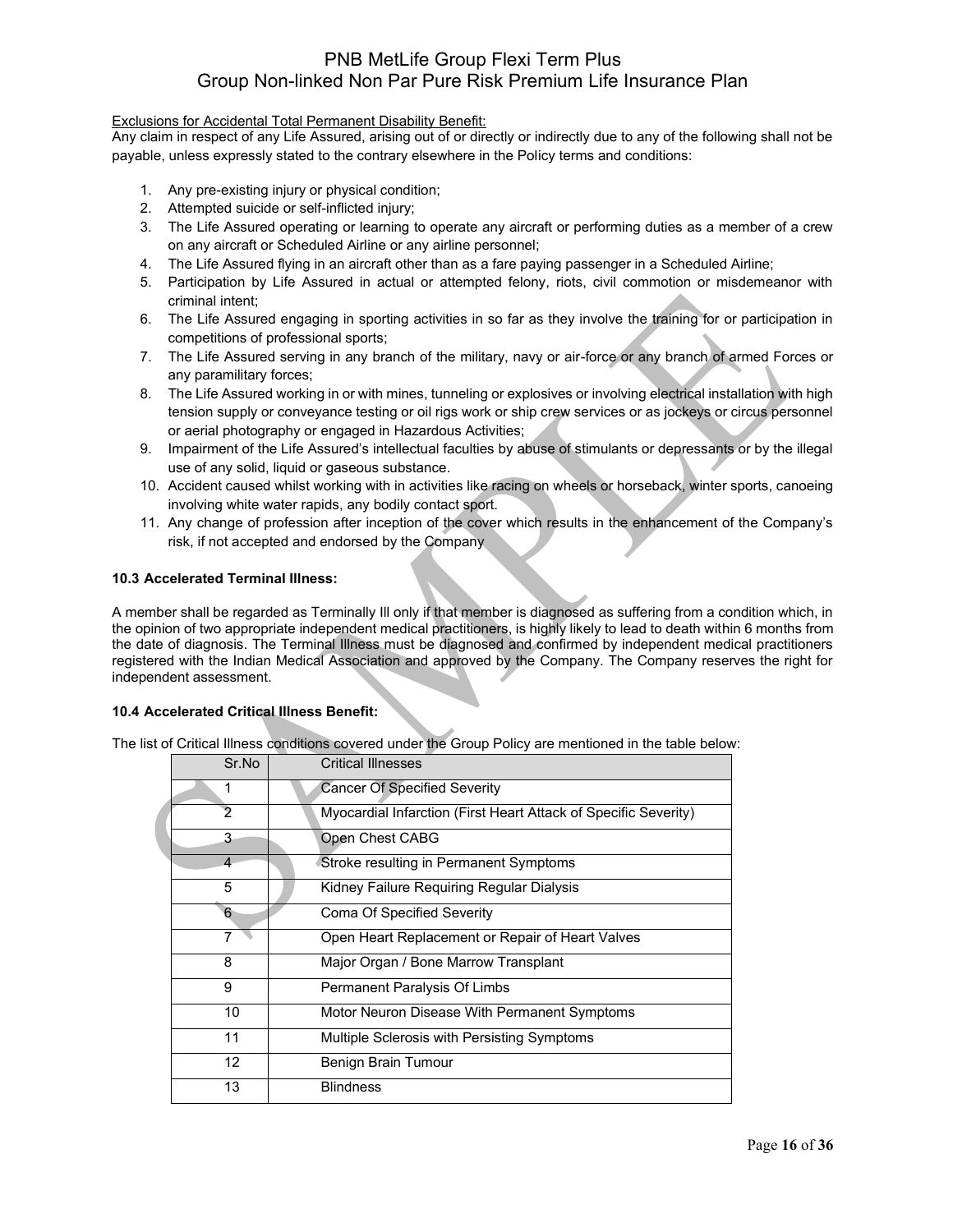| 14 | Deafness                                             |
|----|------------------------------------------------------|
| 15 | Loss of Speech                                       |
| 16 | Primary (Idiopathic) Pulmonary Arterial Hypertension |
| 17 | End Stage Lung Failure                               |
| 18 | Major Head Trauma                                    |
| 19 | Loss of Limbs                                        |
| 20 | Third Degree Burns                                   |
| 21 | End Stage Liver Failure                              |
| 22 | Major Surgery to Aorta                               |
| 23 | Cardiomyopathy                                       |
| 24 | Apallic Syndrome                                     |
| 25 | Alzheimer's Disease (before age 65 years)            |
| 26 | Parkinson's Disease (before age 65 years)            |
| 27 | Systematic lupus Eryth. with Renal Involvement       |
| 28 | Aplastic Anaemia                                     |
| 29 | Poliomyelitis                                        |
| 30 | Muscular Dystrophy                                   |
| 31 | <b>Medullary Cystic Disease</b>                      |
| 32 | Loss of Independent Existence (before age 65 years)  |
| 33 | Encephalitis                                         |
| 34 | <b>Chronic Pancreatitis</b>                          |
| 35 | <b>Fulminant Viral Hepatitis</b>                     |

#### 1. Cancer of Specified Severity

A malignant tumor characterized by the uncontrolled growth and spread of malignant cells with invasion and destruction of normal tissues. This diagnosis must be supported by histological evidence of malignancy. The term cancer includes leukemia, lymphoma and sarcoma.

The following are excluded –

• All tumors which are histologically described as carcinoma in situ, benign, pre-malignant, borderline malignant, low malignant potential, neoplasm of unknown behavior, or non-invasive, including but not limited to: Carcinoma in situ of breasts, Cervical dysplasia CIN-1, CIN - 2 and CIN-3.

• Any non-melanoma skin carcinoma unless there is evidence of metastases to lymph nodes or beyond;

• Malignant melanoma that has not caused invasion beyond the epidermis;

• All tumors of the prostate unless histologically classified as having a Gleason score greater than 6 or having progressed to at least clinical TNM classification T2N0M0

• All Thyroid cancers histologically classified as T1N0M0 (TNM Classification) or below;

• Chronic lymphocytic leukaemia less than RAI stage 3

• Non-invasive papillary cancer of the bladder histologically described as TaN0M0 or of a lesser classification, • All Gastro-Intestinal Stromal Tumors histologically classified as T1N0M0 (TNM Classification) or below and with mitotic count of less than or equal to 5/50 HPFs;

2. Myocardial Infarction (First Heart Attack of Specified Severity)

The first occurrence of heart attack or myocardial infarction which means the death of a portion of the heart muscle as a result of inadequate blood supply to the relevant area. The diagnosis for Myocardial Infarction should be evidenced by all of the following criteria: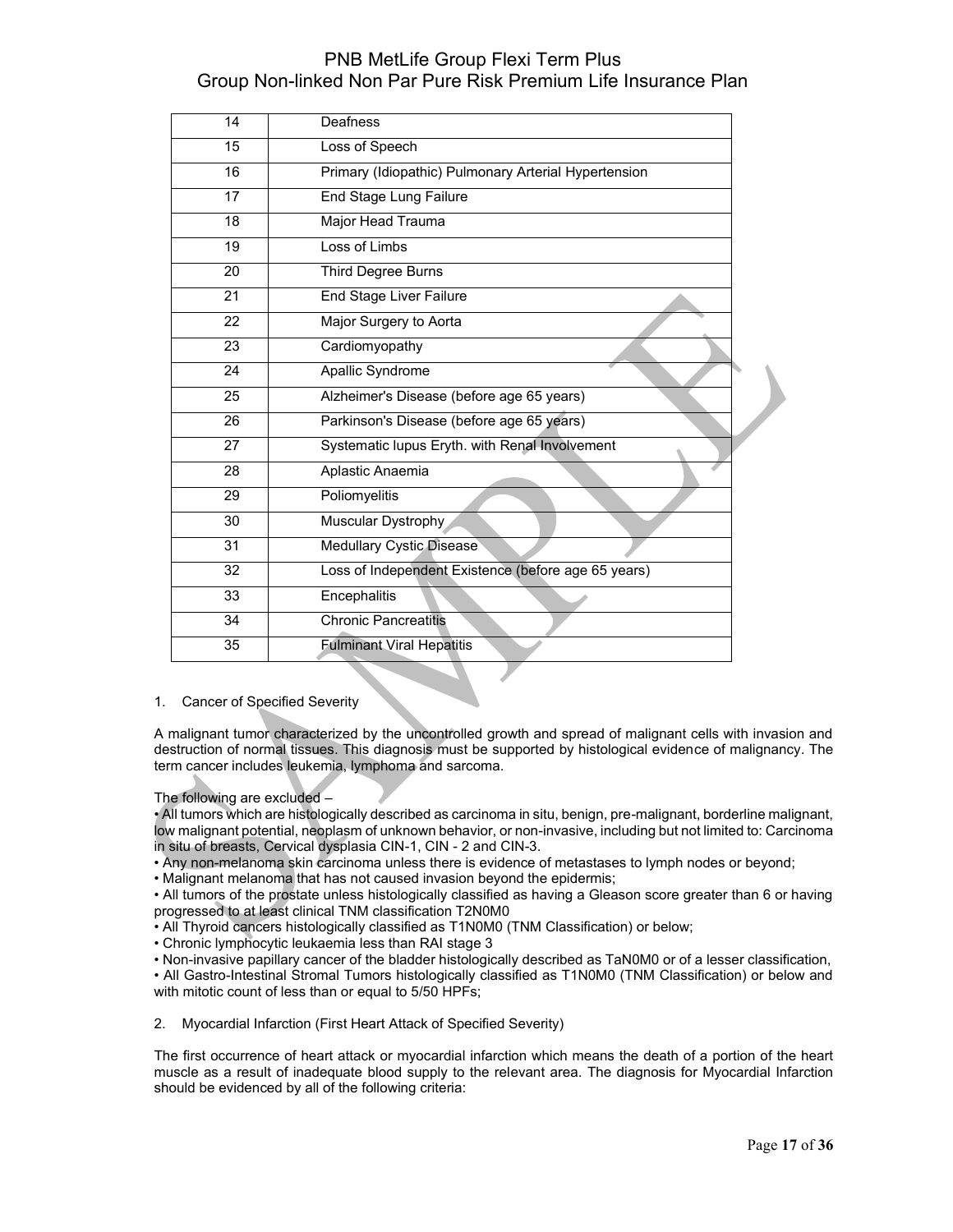• A history of typical clinical symptoms consistent with the diagnosis of acute myocardial infarction (for e.g. typical chest pain)

• New characteristic electrocardiogram changes

• Elevation of infarction specific enzymes, Troponins or other specific biochemical markers.

• The following are excluded:

• A rise in cardiac biomarkers or Troponin T or I in absence of overt ischemic heart disease OR following an intra-arterial cardiac procedure

- Other acute Coronary Syndromes
- Any type of angina pectoris.

#### 3. Open Chest CABG

The actual undergoing of heart surgery to correct blockage or narrowing in one or more coronary artery(s), by coronary artery bypass grafting done via a sternotomy (cutting through the breast bone) or minimally invasive keyhole coronary artery bypass procedures. The diagnosis must be supported by a coronary angiography and the realization of surgery has to be confirmed by a cardiologist.

The following are excluded:

• Angioplasty and/or any other intra-arterial procedures

4. Stroke Resulting In Permanent Symptoms

Any cerebrovascular incident producing permanent neurological sequelae. This includes infarction of brain tissue, thrombosis in an intracranial vessel, hemorrhage and embolization from an extracranial source. Diagnosis has to be confirmed by a specialist medical practitioner and evidenced by typical clinical symptoms as well as typical findings in CT Scan or MRI of the brain. Evidence of permanent neurological deficit lasting for at least 3 months has to be produced.

The following are excluded:

- Transient ischemic attacks (TIA)
- Traumatic injury of the brain
- Vascular disease affecting only the eye or optic nerve or vestibular functions.
- 5. Kidney Failure Requiring Regular Dialysis

End stage renal disease presenting as chronic irreversible failure of both kidneys to function, as a result of which either regular renal dialysis (hemodialysis or peritoneal dialysis) is instituted or renal transplantation is carried out. Diagnosis has to be confirmed by a specialist medical practitioner.

6. Coma Of Specified Severity

A state of unconsciousness with no reaction or response to external stimuli or internal needs. This diagnosis must be supported by evidence of all of the following:

- no response to external stimuli continuously for at least 96 hours;
- life support measures are necessary to sustain life; and
- permanent neurological deficit which must be assessed at least 30 days after the onset of the coma.

The condition has to be confirmed by a specialist medical practitioner. Coma resulting directly from alcohol or drug abuse is excluded.

7. Open Heart Replacement or Repair of Heart Valves

The actual undergoing of open-heart valve surgery is to replace or repair one or more heart valves, as a consequence of defects in, abnormalities of, or disease-affected cardiac valve(s). The diagnosis of the valve abnormality must be supported by an echocardiography and the realization of surgery has to be confirmed by a specialist medical practitioner. Catheter based techniques including but not limited to, balloon valvotomy/valvuloplasty are excluded.

8. Major Organ / Bone Marrow Transplant

The actual undergoing of a transplant of: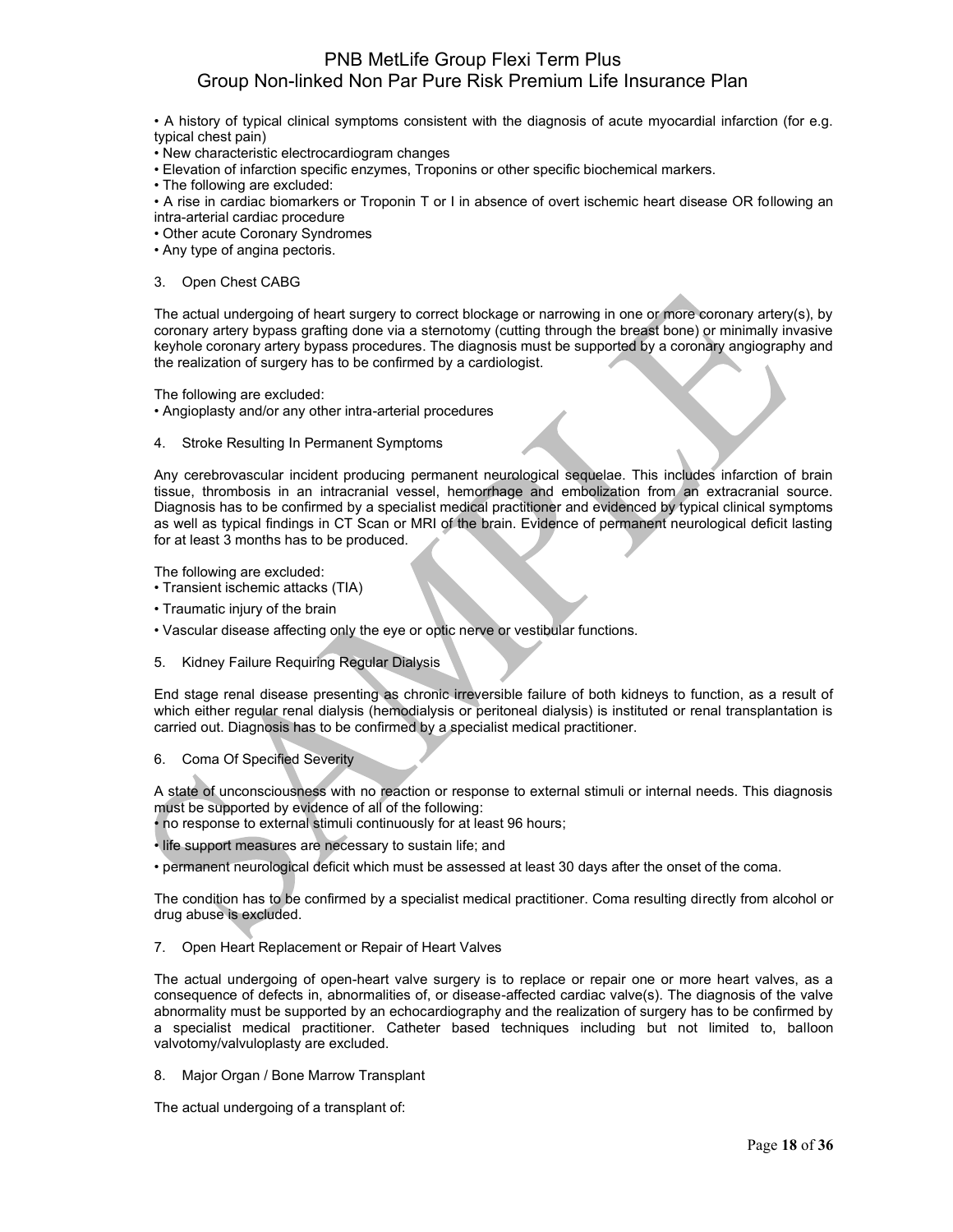• One of the following human organs: heart, lung, liver, kidney, pancreas, that resulted from irreversible endstage failure of the relevant organ, or

• Human bone marrow using haematopoietic stem cells. The undergoing of a transplant has to be confirmed by a specialist medical practitioner.

The following are excluded:

• Other stem-cell transplants

- Where only islets of langerhans are transplanted
- 9. Permanent Paralysis Of Limbs

Total and irreversible loss of use of two or more limbs as a result of injury or disease of the brain or spinal cord. A specialist medical practitioner must be of the opinion that the paralysis will be permanent with no hope of recovery and must be present for more than 3 months.

#### 10. Motor Neuron Disease with Permanent Symptoms

Motor neuron disease diagnosed by a specialist medical practitioner as spinal muscular atrophy, progressive bulbar palsy, amyotrophic lateral sclerosis or primary lateral sclerosis. There must be progressive degeneration of corticospinal tracts and anterior horn cells or bulbar efferent neurons. There must be current significant and permanent functional neurological impairment with objective evidence of motor dysfunction that has persisted for a continuous period of at least 3 months.

11. Multiple Sclerosis with Persisting Symptoms

The unequivocal diagnosis of Definite Multiple Sclerosis confirmed and evidenced by all of the following:

• investigations including typical MRI findings, which unequivocally confirm the diagnosis to be multiple sclerosis; and

• there must be current clinical impairment of motor or sensory function, which must have persisted for a continuous period of at least 6 months.,

Other causes of neurological damage such as SLE are excluded.

12. Benign Brain Tumour

Benign Brain Tumour is defined as a life threatening, non-cancerous tumor in the brain, cranial nerves or meninges within the skull. The presence of the underlying tumor must be confirmed by imaging studies such as CT scan or MRI.

This brain tumor must result in at least one of the following and must be confirmed by the relevant medical specialist.

• Permanent Neurological deficit with persisting clinical symptoms for a continuous period of at least 90 consecutive days or

• Undergone surgical resection or radiation therapy to treat the brain tumor.

The following are excluded:

- Cysts
- Granulomas
- Malformations in the arteries or veins of the brain
- Hematomas
- Abscesses
- Pituitary tumors
- Tumors of skull bones and tumors of the spinal cord.
- 13. Blindness

Total, permanent and irreversible loss of all vision in both eyes as a result of illness or accident. The Blindness is evidenced by:

- corrected visual acuity being 3/60 or less in both eyes or ;
- the field of vision being less than 10 degrees in both eyes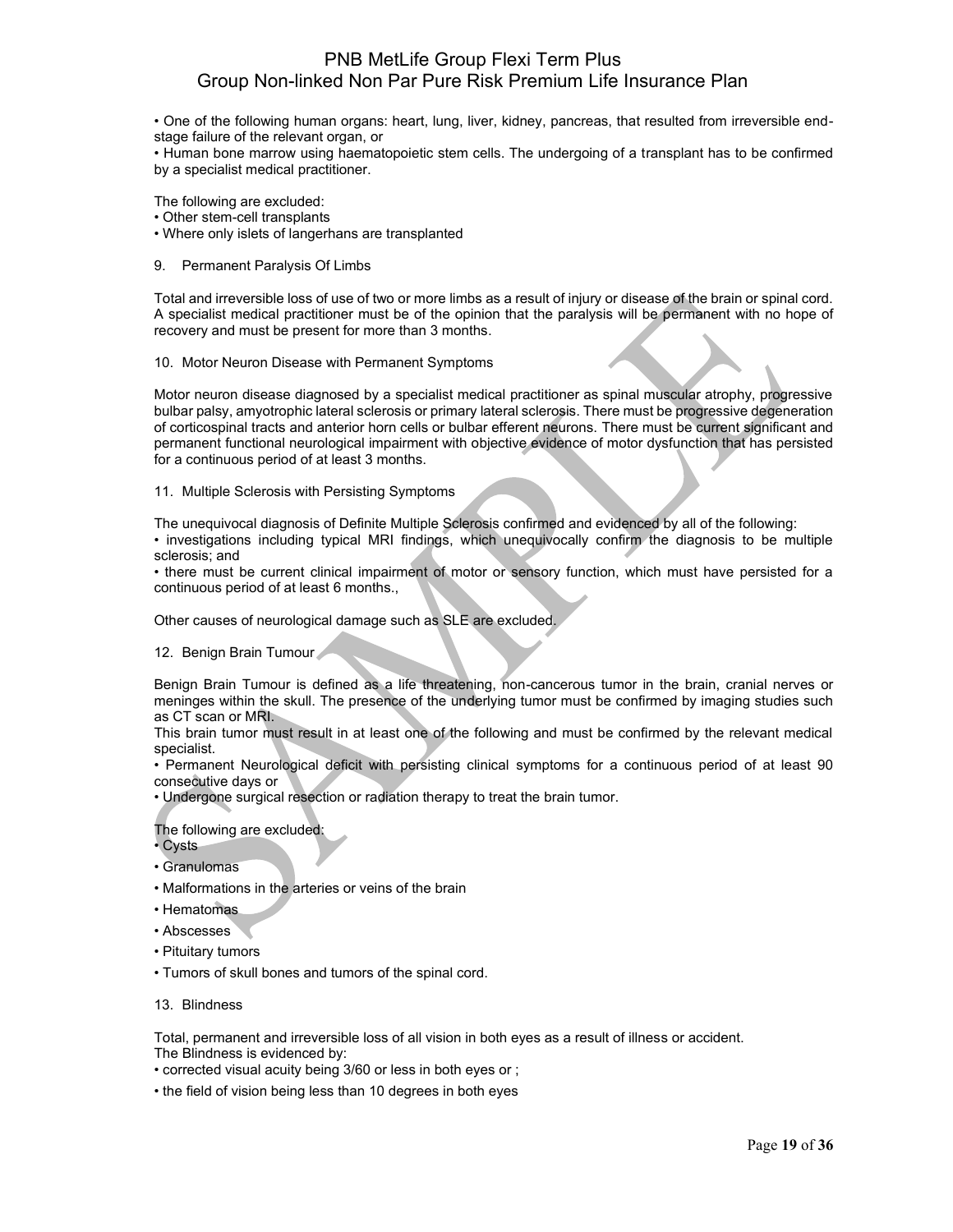The diagnosis of blindness must be confirmed and must not be correctable by aids or surgical procedure.

14. Deafness

Total and irreversible loss of hearing in both ears as a result of illness or accident. This diagnosis must be supported by pure tone audiogram test and certified by an Ear, Nose, and Throat (ENT) specialist. Total means "the loss of hearing to the extent that the loss is greater than 90 decibels across all frequencies of hearing" in both ears.

15. Loss of Speech

Total and irrecoverable loss of the ability to speak as a result of injury or disease to the vocal cords. The inability to speak must be established for a continuous.

period of 12 months. This diagnosis must be supported by medical evidence furnished by an Ear, Nose, and Throat (ENT) specialist.

16. Primary (Idiopathic) Pulmonary Arterial Hypertension

An unequivocal diagnosis of Primary (Idiopathic) Pulmonary Hypertension by a Cardiologist or specialist in respiratory medicine with evidence of right ventricular enlargement and the pulmonary artery pressure above 30 mm of Hg on Cardiac Cauterization. There must be permanent irreversible physical impairment to the degree of at least Class IV of the New York Heart Association Classification of cardiac impairment. The NYHA Classification of Cardiac Impairment are as follows:

• Class III: Marked limitation of physical activity. Comfortable at rest, but less than ordinary activity causes symptoms

• Class IV: Unable to engage in any physical activity without discomfort. Symptoms may be present even at rest

Pulmonary hypertension associated with lung disease, chronic hypoventilation, pulmonary thromboembolic disease, drugs and toxins, diseases of the left side of the heart, congenital heart disease and any secondary cause are specifically excluded.

#### 17. End Stage Lung Failure

End stage lung disease, causing chronic respiratory failure, as confirmed by all of the following:

- FEV1 test results consistently less than 1 liter measured on 3 occasions 3 months apart; and
- Requiring continuous permanent supplementary oxygen therapy for hypoxemia; and
- Arterial blood gas analyses with partial oxygen pressures of 55mmHg or less (PaO2 < 55mmHg) and
- Dyspnea at rest

#### 18. Major Head Trauma

Accidental head injury resulting in permanent Neurological deficit to be assessed no sooner than 3 months from the date of the accident. This diagnosis must be supported by unequivocal findings on Magnetic Resonance Imaging, Computerised Tomography, or other reliable imaging techniques. The accident must be caused solely and directly by accidental, violent, external and visible means and independently of all other causes

The Accidental Head injury must result in a permanent inability to perform at least three (3) of the Activities of Daily Living either with or without the use of mechanical equipment, special devices or other aids and adaptations in use for disabled persons. For the purpose of this benefit, the word

"permanent" shall mean beyond the scope of recovery with current medical knowledge and technology. The Activities of Daily Living are:-

• Washing: the ability to wash in the bath or shower (including getting into and out of the bath or shower) or wash satisfactorily by other means.

• Dressing: the ability to put on, take off, secure and unfasten all garments and, as appropriate, any braces, artificial limbs or other surgical appliances.

• Transferring: the ability to move from a bed or an upright chair or wheelchair and vice versa.

• Mobility: The ability to move indoors from room to room on level surfaces.

• Toileting: the ability to use the lavatory or otherwise manage bowel and bladder functions so as to maintain a satisfactory level of personal hygiene.

• Feeding: the ability to feed oneself once food has been prepared and made available.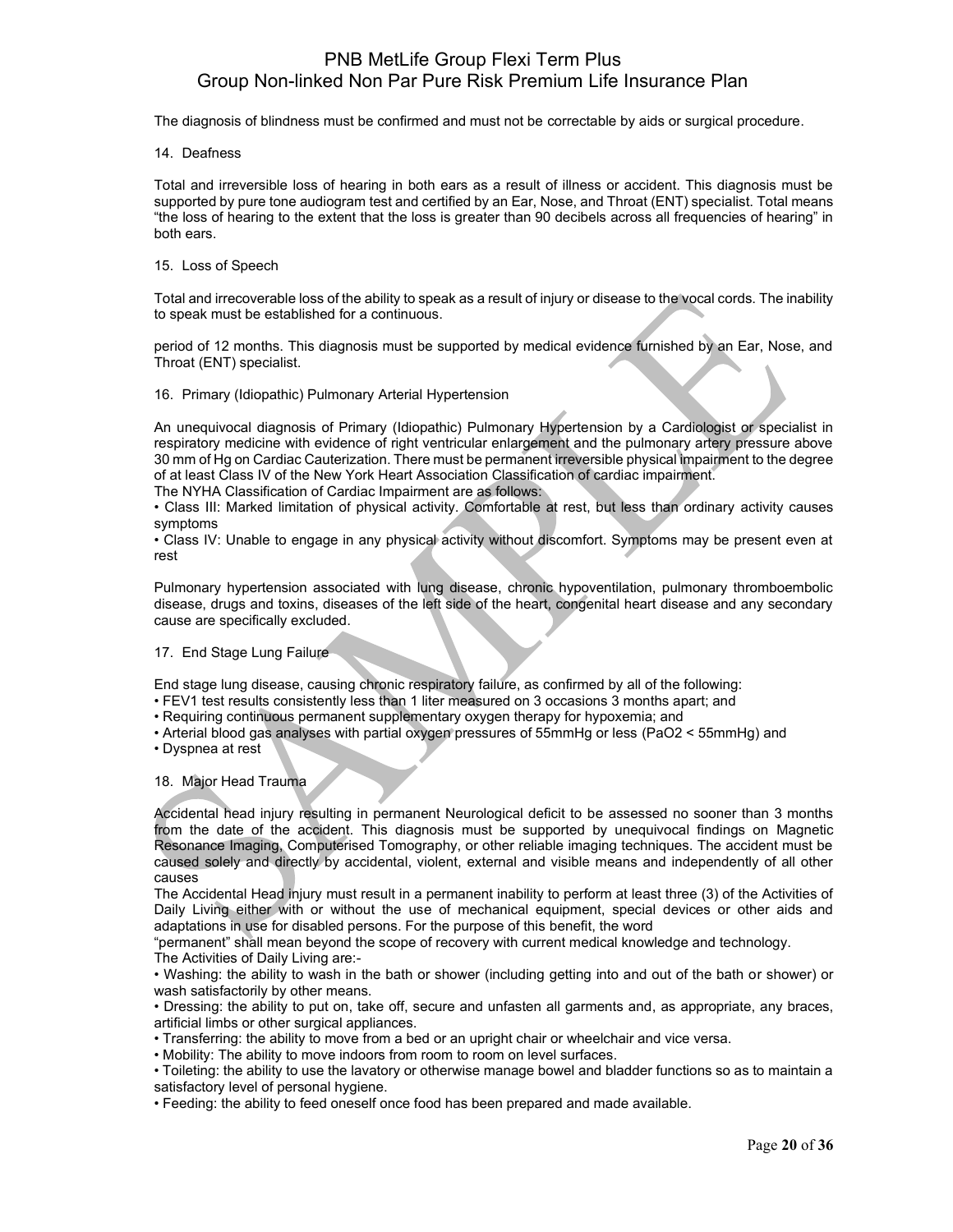The following are excluded: • Spinal cord injury;

19. Loss of Limbs

The physical separation of two or more limbs, at or above the wrist or ankle level limbs as a result of injury or disease. This will include medically necessary amputation necessitated by injury or disease. The separation has to be permanent without any chance of surgical correction. Loss of Limbs resulting directly or indirectly from self-inflicted injury, alcohol or drug abuse is excluded.

#### 20. Third Degree Burns (Major Burns)

There must be third-degree burns with scarring that cover at least 20% of the body's surface area. The diagnosis must confirm the total area involved using standardized, clinically accepted, body surface area charts covering 20% of the body surface area.

#### 21. End Stage Liver Failure

Permanent and irreversible failure of liver function that has resulted in all three of the following:

- Permanent jaundice; and
- Ascites; and
- Hepatic encephalopathy

Liver failure secondary to drug or alcohol abuse is excluded

#### 22. Major Surgery to Aorta

The undergoing of surgery to treat narrowing, obstruction, aneurysm or dissection of the aorta. Minimally invasive procedures like endovascular repair are covered under this definition. The surgery must be determined to be medically necessary by a Consultant Surgeon and supported by imaging findings.

For the above definition, the following are not covered:

• Surgery to any branches of the thoracic or abdominal aorta (including aortofemoral or aortoiliac bypass grafts)

• Surgery of the aorta related to hereditary connective tissue disorders (e.g. Marfan syndrome, Ehlers–Danlos syndrome)

• Surgery following traumatic injury to the aorta

23. Cardiomyopathy

A definite diagnosis of one of the following primary cardiomyopathies:

• Dilated Cardiomyopathy

• Hypertrophic Cardiomyopathy (obstructive or non-obstructive)

• Restrictive Cardiomyopathy

• Arrhythmogenic Right Ventricular Cardiomyopathy

The disease must result in at least one of the following:

• Left ventricular ejection fraction (LVEF) of less than 40% measured twice at an interval of at least 3 months.

• Marked limitation of physical activities where less than ordinary activity causes fatigue, palpitation, breathlessness or chest pain (Class III or IV of the New York Heart Association classification) over a period of at least 6 months.

• Implantation of an Implantable Cardioverter Defibrillator (ICD) for the prevention of sudden cardiac death

The diagnosis must be confirmed by a Consultant Cardiologist and supported by echocardiogram, cardiac MRI or cardiac CT scan findings.

The implantation of an Implantable Cardioverter Defibrillator (ICD) must be determined to be medically necessary b a Consultant Cardiologist.

For the above definition, the following are not covered:

• Secondary (ischaemic, valvular, metabolic, toxic or hypertensive) cardiomyopathy

• Transient reduction of left ventricular function due to myocarditis

• Cardiomyopathy due to systemic diseases.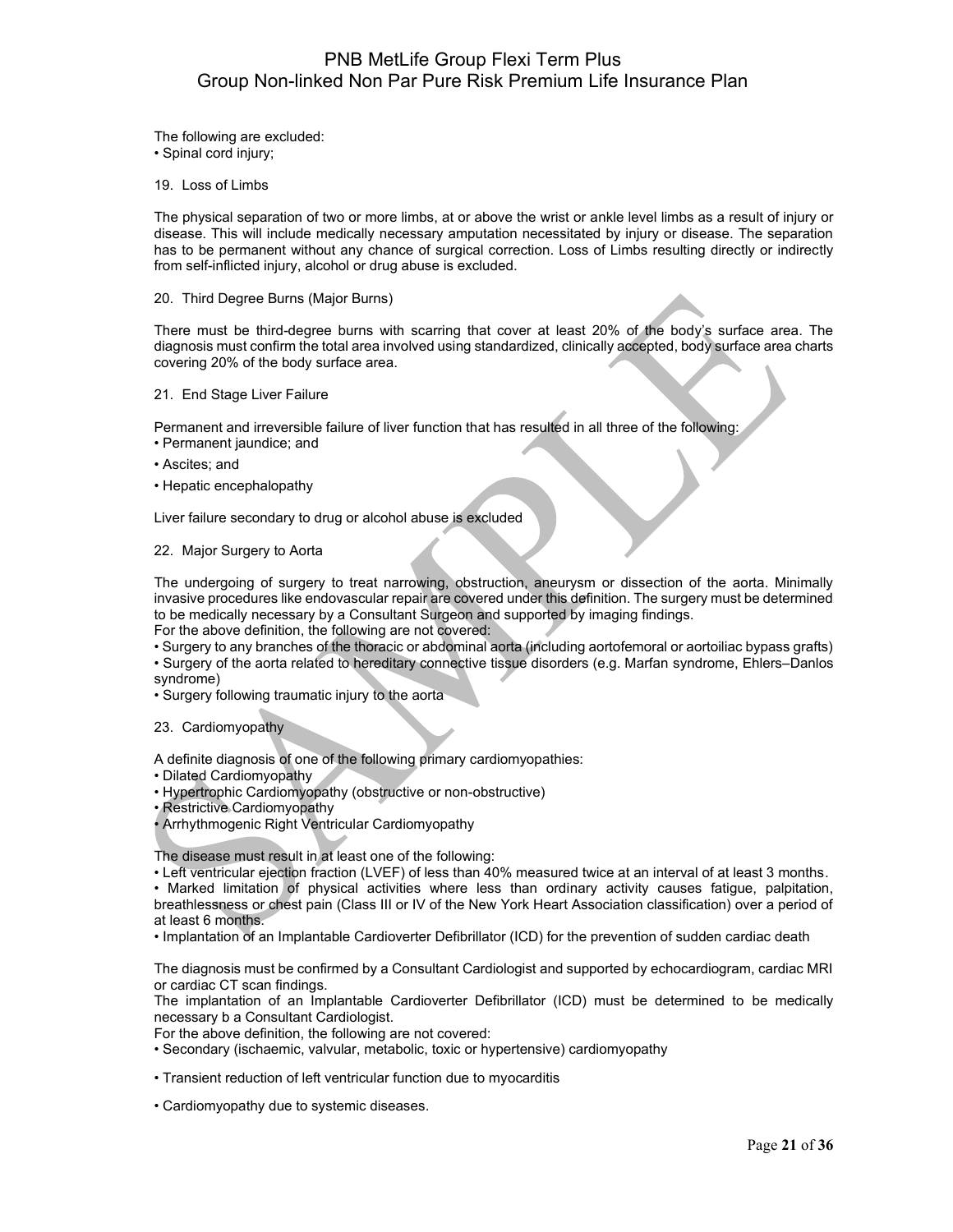#### 24. Apallic Syndrome

A vegetative state is absence of responsiveness and awareness due to dysfunction of the cerebral hemispheres, with the brain stem, controlling respiration and cardiac functions, remaining intact. The definite diagnosis must be evidenced by all of the following:

- Complete unawareness of the self and the environment
- Inability to communicate with others
- No evidence of sustained or reproducible behavioural responses to external stimuli
- Preserved brain stem functions

The diagnosis must be confirmed by a Consultant Neurologist and the condition must be medically documented for at least one month without any clinical improvement.

25. Alzheimer's Disease (before age 65 years)

A definite diagnosis of Alzheimer's disease evidenced by all of the following:

• Loss of intellectual capacity involving impairment of memory and executive functions (sequencing, organizing, abstracting, and planning), which results in a significant reduction in mental and social functioning

- Personality change
- Gradual onset and continuing decline of cognitive functions
- No disturbance of consciousness

• Typical neuropsychological and neuroimaging findings (e.g. CT scan)

• The disease must require constant supervision (24 hours daily) [before age 65]. The diagnosis and the need for supervision must be confirmed by a Consultant Neurologist.

- For the above definition, the following are not covered:
- Other forms of dementia due to systemic disorders
- 26. Parkinson's Disease (before age 65 years)

A definite diagnosis of primary idiopathic Parkinson's disease, which is evidenced by at least two out of the following clinical manifestations:

- Muscle rigidity
- Tremor

• Bradykinesia (abnormal slowness of movement, sluggishness of physical and mental responses)

Idiopathic Parkinson's disease must result [before age 65] in a total inability to perform, by oneself, at least 3 out of 6 Activities of Daily Living for a continuous period of at least 3 months despite adequate drug treatment. Activities of Daily Living are:

• Washing – the ability to wash in the bath or shower (including getting into and out of the bath or shower) or wash satisfactorily by other means.

• Getting dressed and undressed – the ability to put on, take off, secure and unfasten all garments and, if needed, any braces, artificial limbs or other surgical appliances.

• Feeding oneself – the ability to feed oneself when food has been prepared and made available.

• Maintaining personal hygiene – the ability to maintain a satisfactory level of personal hygiene by using the toilet or otherwise managing bowel and bladder function.

• Getting between rooms – the ability to get from room to room on a level floor.

• Getting in and out of bed – the ability to get out of bed into an upright chair or wheelchair and back again.

The diagnosis must be confirmed by a Consultant Neurologist.

The implantation of a neurostimulator to control symptoms by deep brain stimulation is, independent of the Activities of Daily Living, covered under this definition.

The implantation must be determined to be medically necessary by a Consultant Neurologist or Neurosurgeon. For the above definition, the following are not covered:

• Secondary parkinsonism (including drug- or toxin-induced parkinsonism)

• Essential tremor

27. Systematic lupus Eryth. with Renal Involvement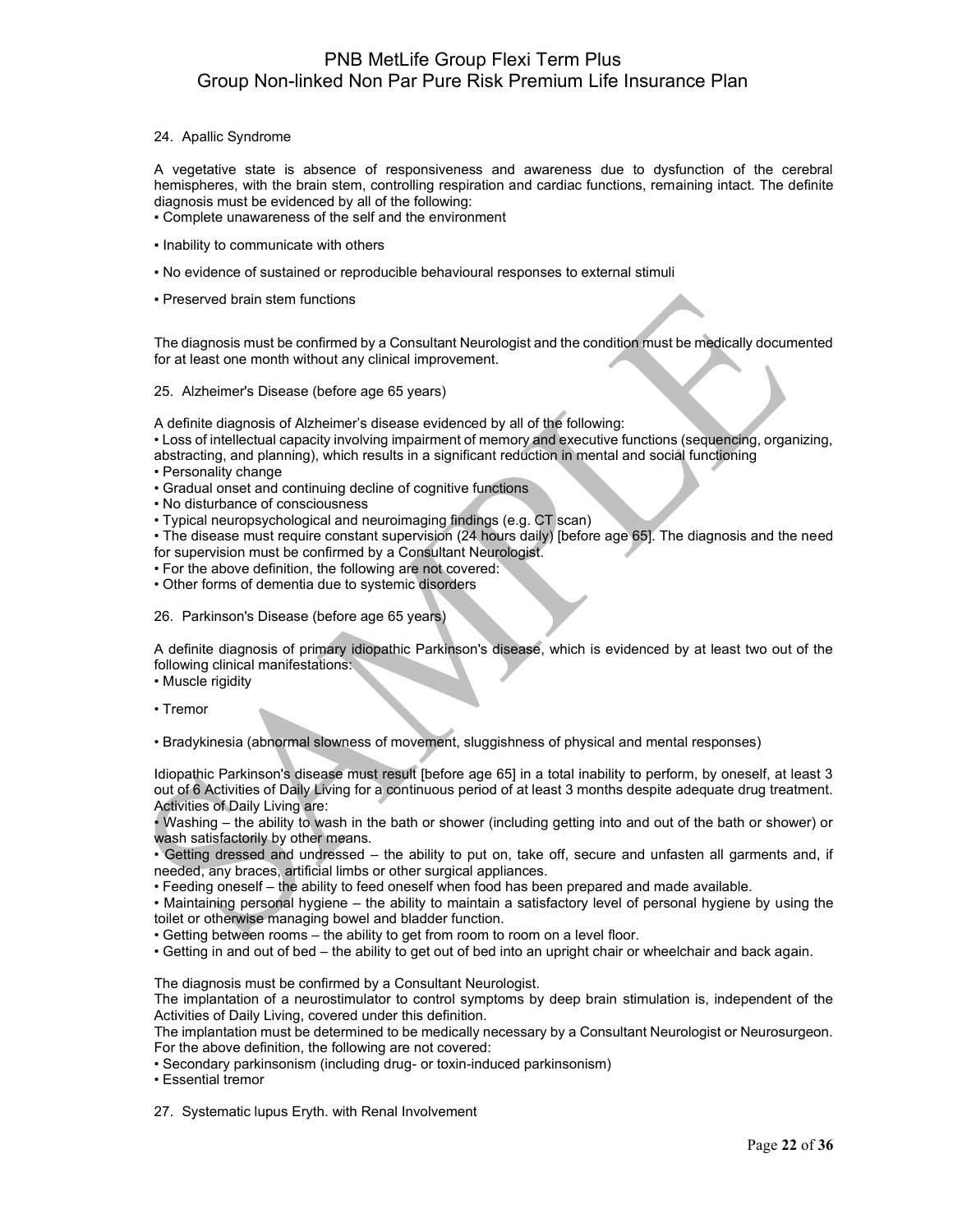A definite diagnosis of systemic lupus erythematosus evidenced by all of the following:

- Typical laboratory findings, such as presence of antinuclear antibodies (ANA) or anti-dsDNA antibodies
- Symptoms associated with lupus erythematosus (butterfly rash, photosensitivity, serositis)
- Continuous treatment with corticosteroids or other immunosuppressants

Additionally, one of the following organ involvements must be diagnosed:

• Lupus nephritis with proteinuria of at least 0.5 g/day and a glomerular filtration rate of less than 60 ml/min (MDRD formula)

• Libman-Sacks endocarditis or myocarditis

• Neurological deficits or seizures over a period of at least 3 months and supported by cerebrospinal fluid or EEG findings.

The diagnosis must be confirmed by a Consultant Rheumatologist or Nephrologist.

- For the above definition, the following are not covered:
- Discoid lupus erythematosus or subacute cutaneous lupus erythematosus
- Drug-induced lupus erythematosus
- 28. Aplastic Anaemia

A definite diagnosis of aplastic anaemia resulting in severe bone marrow failure with anaemia, neutropenia and thrombocytopenia. The condition must be treated with blood transfusions and, in addition, with at least one of the following:

- Bone marrow stimulating agents
- Immunosuppressants
- Bone marrow transplantation

The diagnosis must be confirmed by a Consultant Haematologist and evidenced by bone marrow histology

29. Poliomyelitis

A definite diagnosis of acute poliovirus infection resulting in paralysis of the limb muscles or respiratory muscles. The paralysis must be medically documented for at least 3 months from the date of diagnosis.

The diagnosis must be confirmed by a Consultant Neurologist and supported by laboratory tests proving the presence of the poliovirus.

For the above definition, the following are not covered:

- Poliovirus infections without paralysis
- Other enterovirus infections
- Guillain-Barré syndrome or transverse myelitis

30. Muscular Dystrophy

A definite diagnosis of one of the following muscular dystrophies:

- Duchenne Muscular Dystrophy (DMD)
- Becker Muscular Dystrophy (BMD)
- Emery-Dreifuss Muscular Dystrophy (EDMD)
- Limb-Girdle Muscular Dystrophy (LGMD)
- Facioscapulohumeral Muscular Dystrophy (FSHD)
- Myotonic Dystrophy Type 1 (MMD or Steinert's Disease)
- Oculopharyngeal Muscular Dystrophy (OPMD)

The disease must result in a total inability to perform, by oneself, at least 3 out of 6 Activities of Daily Living for a continuous period of at least 3 months with no reasonable chance of recovery. Activities of Daily Living are: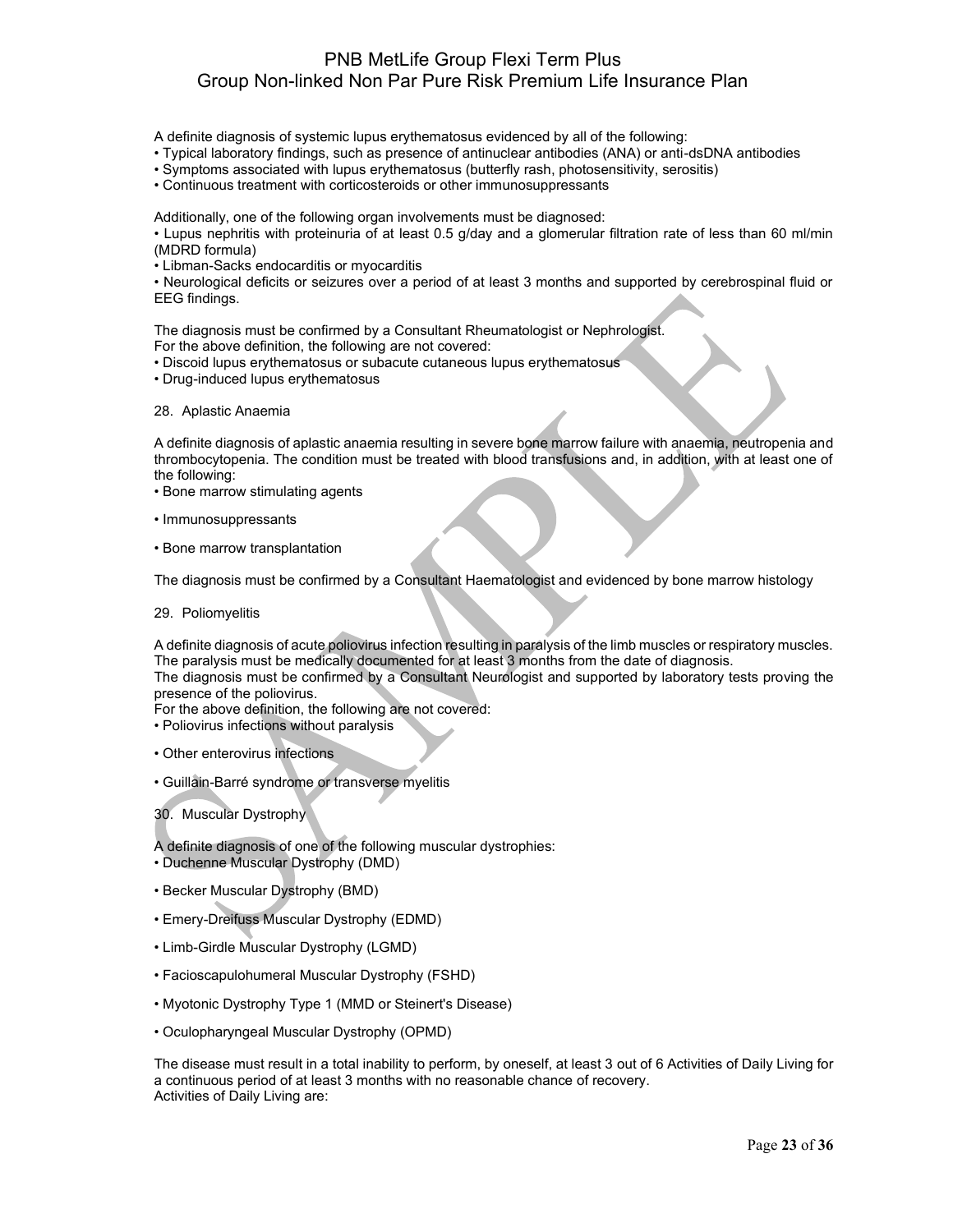• Washing – the ability to wash in the bath or shower (including getting into and out of the bath or shower) or wash satisfactorily by other means.

• Getting dressed and undressed – the ability to put on, take off, secure and unfasten all garments and, if needed, any braces, artificial limbs or other surgical appliances.

• Feeding oneself – the ability to feed oneself when food has been prepared and made available.

• Maintaining personal hygiene – the ability to maintain a satisfactory level of personal hygiene by using the toilet or otherwise managing bowel and bladder function.

• Getting between rooms – the ability to get from room to room on a level floor.

• Getting in and out of bed – the ability to get out of bed into an upright chair or wheelchair and back again.

The diagnosis must be confirmed by a Consultant Neurologist and supported by electromyography (EMG) and muscle biopsy findings.

For the above definition, the following are not covered:

Myotonic Dystrophy Type 2 (PROMM) and all forms of myotonia

#### 31. Medullary Cystic Disease

A definite diagnosis of medullary cystic disease evidenced by all of the following: • Ultrasound, MRI or CT scan showing multiple cysts in the medulla and corticomedullary region of both kidneys

• Typical histological findings with tubular atrophy, basement membrane thickening and cyst formation in the corticomedullary junction

• Glomerular filtration rate (GFR) of less than 40 ml/min (MDRD formula)

The diagnosis must be confirmed by a Consultant Nephrologist. For the above definition, the following are not covered:

- Polycystic kidney disease
- Multicystic renal dysplasia and medullary sponge kidney
- Any other cystic kidney disease

32. Loss of Independent Existence (before age 65 years)

A definite diagnosis [before age 65] of a total inability to perform, by oneself, at least 3 out of 6 Activities of Daily Living for a continuous period of at least 3 months with no reasonable chance of recovery. Activities of Daily Living are:

• Washing – the ability to wash in the bath or shower (including getting into and out of the bath or shower) or wash satisfactorily by other means.

• Getting dressed and undressed – the ability to put on, take off, secure and unfasten all garments and, if needed, any braces, artificial limbs or other surgical appliances.

• Feeding oneself – the ability to feed oneself when food has been prepared and made available.

• Maintaining personal hygiene – the ability to maintain a satisfactory level of personal hygiene by using the toilet or otherwise managing bowel and bladder function.

• Getting between rooms – the ability to get from room to room on a level floor.

• Getting in and out of bed – the ability to get out of bed into an upright chair or wheelchair and back again.

The diagnosis has to be confirmed by a Specialist.

#### 33. Encephalitis

A definite diagnosis of acute viral encephalitis resulting in a persistent neurological deficit documented for at least 3 months following the date of diagnosis. The diagnosis must be confirmed by a Consultant Neurologist and supported by typical clinical symptoms and cerebrospinal fluid or brain biopsy findings. For the above definition, the following are not covered:

• Encephalitis caused by bacterial or protozoal infections

Myalgic or paraneoplastic encephalomyelitis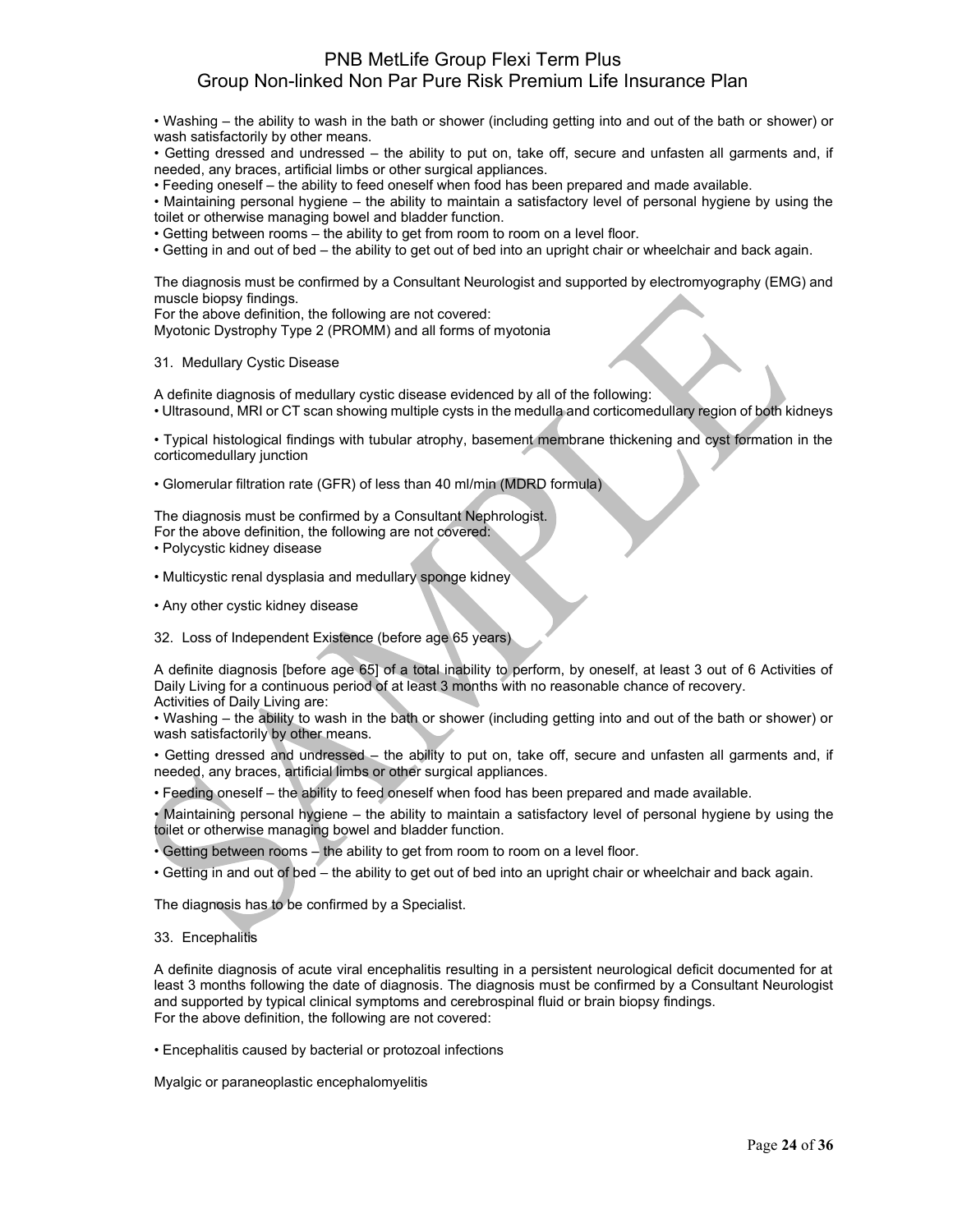#### 34. Chronic Pancreatitis

A definite diagnosis of severe chronic pancreatitis evidenced by all of the following: Exocrine pancreatic insufficiency with weight loss and steatorrhoea Endocrine pancreatic insufficiency with pancreatic diabetes Need for oral pancreatic enzyme substitution

These conditions have to be present for at least 3 months. The diagnosis must be confirmed by a Consultant Gastroenterologist and supported by imaging and laboratory findings (e.g. faecal elastase). For the above definition, the following are not covered:

- Chronic pancreatitis due to alcohol or drug use
- Acute pancreatitis
- 35. Fulminant Viral Hepatitis

A definite diagnosis of fulminant viral hepatitis evidenced by all of the following:

- Typical serological course of acute viral hepatitis
- Development of hepatic encephalopathy
- Decrease in liver size
- Increase in bilirubin levels
- Coagulopathy with an international normalized ratio (INR) greater than 1.5
- Development of liver failure within 7 days of onset of symptoms
- No known history of liver disease

The diagnosis must be confirmed by a Consultant Gastroenterologist. For the above definition, the following are not covered: • All other non-viral causes of acute liver failure (including paracetamol or aflatoxin intoxication)

Fulminant viral hepatitis associated with intravenous drug use

#### Exclusions for Critical Illness benefit

Critical illness benefit / Cancer benefit shall not be paid if it occurs from or is caused, either directly or indirectly due to one of the following:

- 1. Pre-existing Disease means any condition, ailment, injury or disease:
	- a) That is/are diagnosed by a physician within 48 months prior to the effective date of the policy issued by the insurer or its reinstatement or
	- b) For which medical advice or treatment was recommended by, or received from, a physician within 48 months prior to the effective date of the policy or its reinstatement.
- 2. Any covered event having occurred within the waiting period of 30 days from the date of commencement of risk, coverage effective date of member or reinstatement whichever is later.
- 3. Self-inflicted injuries, suicide, and immorality, and deliberate participation of the life Insured in an illegal act or act with criminal intent.
- 4. For any medical conditions suffered by the life assured or any medical procedure undergone by the life assured, if that medical condition or that medical procedure was caused directly or indirectly by influence of drugs, alcohol, narcotics or psychotropic substances unless taken in accordance with the lawful directions and prescriptions of a registered medical practitioner.
- 5. War whether declared or not, civil commotion, breach of law, invasion, hostilities (whether declared or not), rebellion, revolution, military or usurped power or willful participation in acts of violence with criminal intent.
- 6. For any medical condition or any medical procedure arising from nuclear contamination; the radioactive, explosive or hazardous nature of nuclear fuel materials or property contaminated by nuclear fuel materials or accident arising from such nature.
- 7. Any treatment of a donor for the replacement of an organ.
- 8. Diagnosis and treatment outside India. However, this exclusion shall not be applicable in the following countries: Canada, Dubai, Hong Kong, Japan, Malaysia, New Zealand, Singapore, Switzerland, USA, UK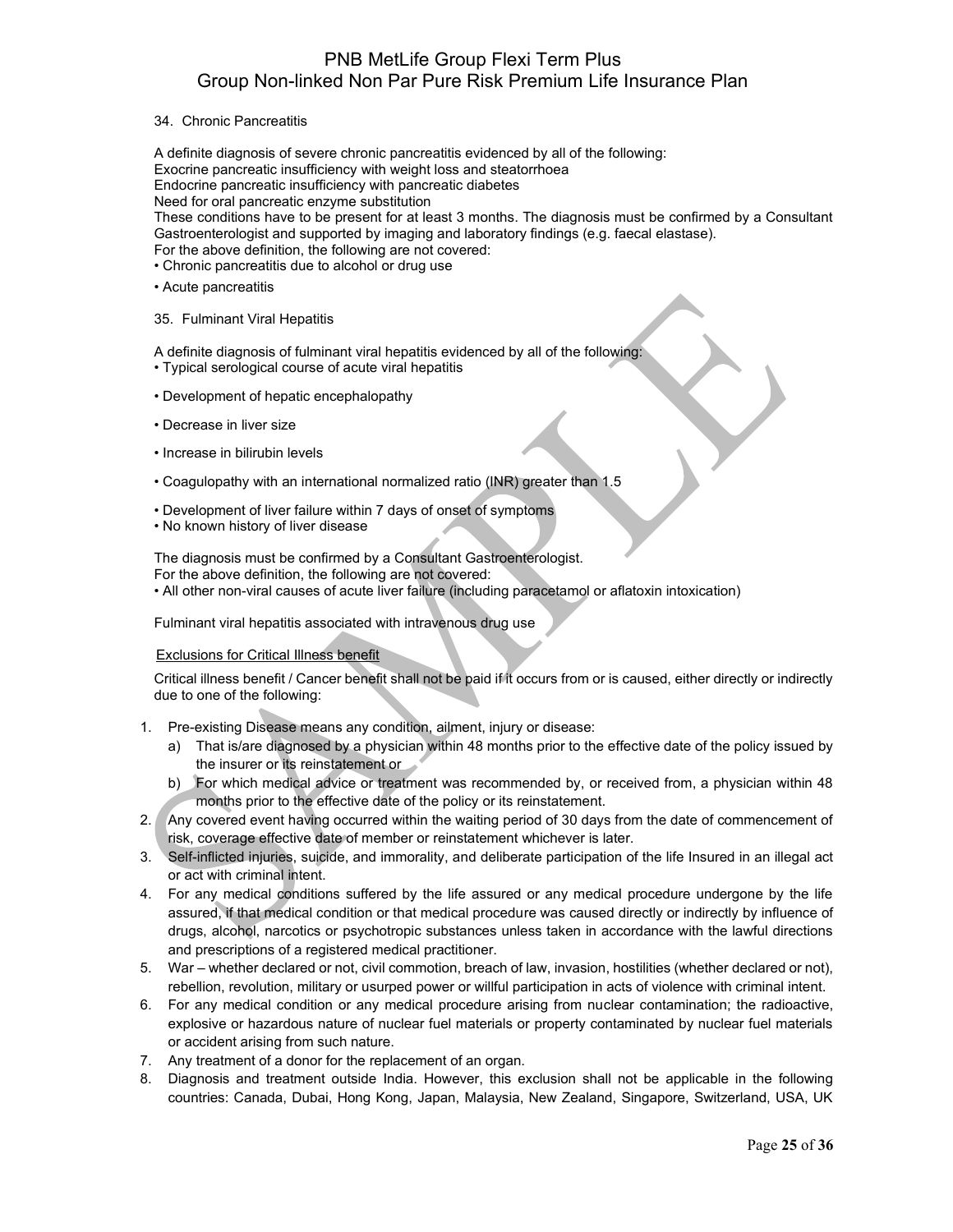and countries of the European Union. The company may review the above list of accepted foreign countries from time to time on the basis of Board Approved Underwriting Policy & Board Approved Claims Manual. Claims documents from outside India are only acceptable in English language unless specifically agreed otherwise, and duly authenticated.

- 9. Any External Congenital Anomaly which is not as a consequence of Genetic disorder.
- 10. Engaging in hazardous sports / pastimes, i.e. taking part in (or practising for) boxing, caving, climbing, horse racing, jet skiing, martial arts, mountaineering, off pastel skiing, pot holing, power boat racing, underwater diving, yacht racing or any race, trial or timed motor sport, bungee jumping, hand gliding etc. or Any injury, sickness or disease received as a result of aviation (including parachuting or skydiving), gliding or any form of aerial flight other than as a fare-paying passenger on regular routes and on a scheduled timetable unless agreed by special endorsement, however Pilots, Cabin crew, aeronautical staff members in a licensed passenger carrying commercial aircraft operating on a regular scheduled route will be covered under this product as per Board Approved Underwriting Policy.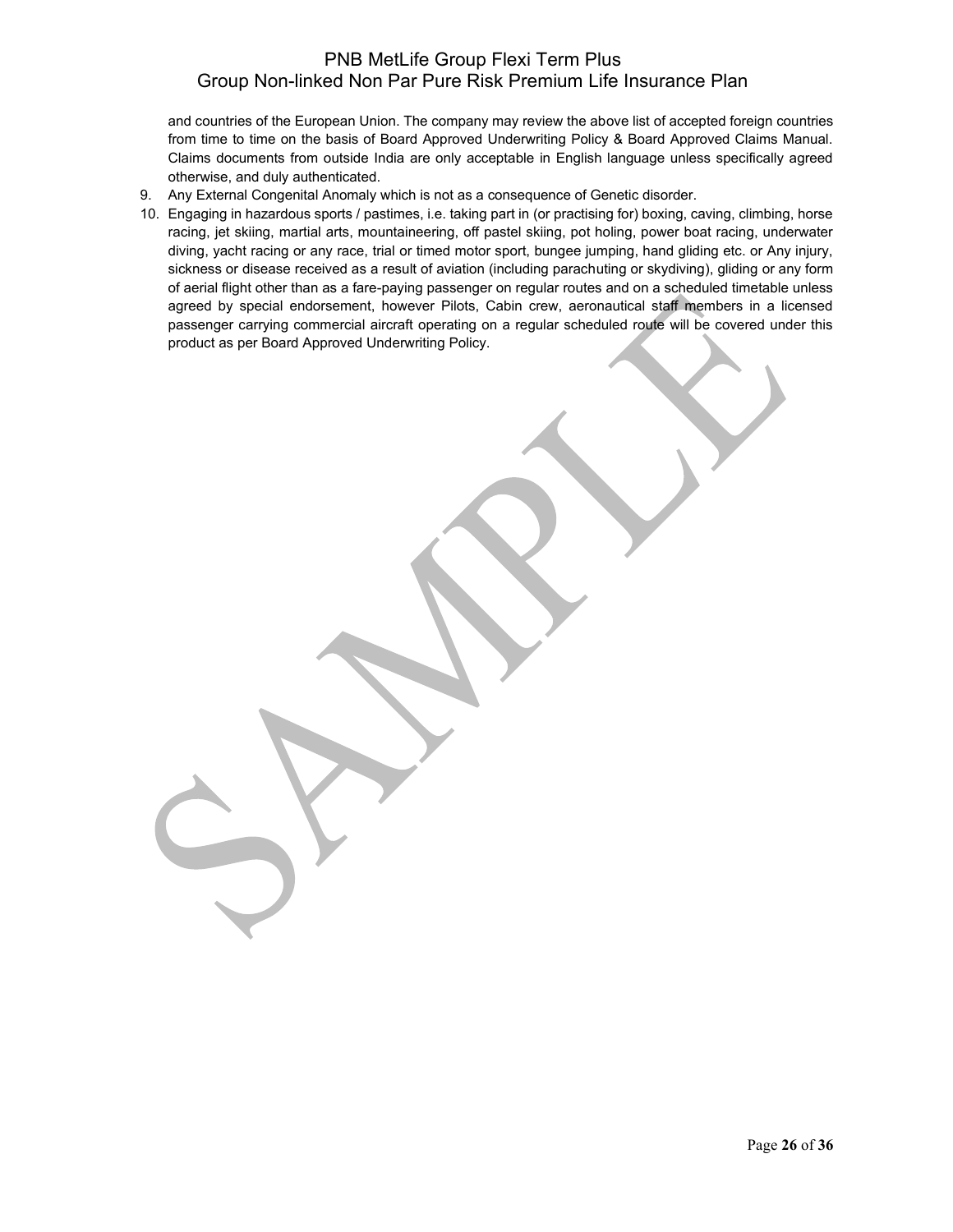# **PART G**

### **GRIEVANCE REDRESSAL MECHANISM & OMBUDSMAN DETAILS**

### **Grievance Redressal Mechanism**

In case you have any query or complaint or grievance, you may approach our office at the following address:

#### **Level 1**

For any complaint/grievance, approach any of our following touch points:

- Call 1800-425-69-69 (Toll free) or 080-26502244
- Email at india grievancecell@pnbmetlife.co.in
- Write to

**Customer Service Department,** 

**1st Floor, Techniplex -1, Techniplex Complex, Off Veer Savarkar Flyover, Goregaon (West), Mumbai – 400062. Phone: +91-22-41790000, Fax: +91-22-41790203**

- Online through our website [www.pnbmetlife.com](http://www.pnbmetlife.com/)
- Our nearest PNB MetLife branch across the country

#### **Level 2:**

In case you are not satisfied with the resolution provided by the above touch points, or have not received any response within 2 weeks, you may

- Write to our Grievance Redressal Officer at [gro@pnbmetlife.co.in](mailto:gro@pnbmetlife.co.in) or
- Send a letter to

**Grievance Redressal Officer PNB MetLife India Insurance Co. Ltd, Platinum Towers, 4th Floor, Sohna Road, Sector - 47, Gurgaon – 122002**

Please address your queries or complaints to our customer services department, on the address referred above, who are authorized to review your queries or complaints and address the same. Please note that only an officer duly authorized by PNB MetLife has the authority to resolve your queries or complaints. We shall in no way be responsible, or liable, or bound by, any replies or communications or undertakings, given by or received from, any financial advisor or any employee who was involved in selling you this Policy.

#### **Level 3:**

In case you are not satisfied with the decision or have not received any responses from above offices, you may contact the IRDAI's Integrated Grievance Management System (IGMS) on the following contact details:

- Online : You can register your complaint online at [https://igms.irda.gov.in](https://igms.irda.gov.in/)
- By Post : You can write or fax your complaints to **Consumer Affairs Department Insurance Regulatory and Development Authority of India**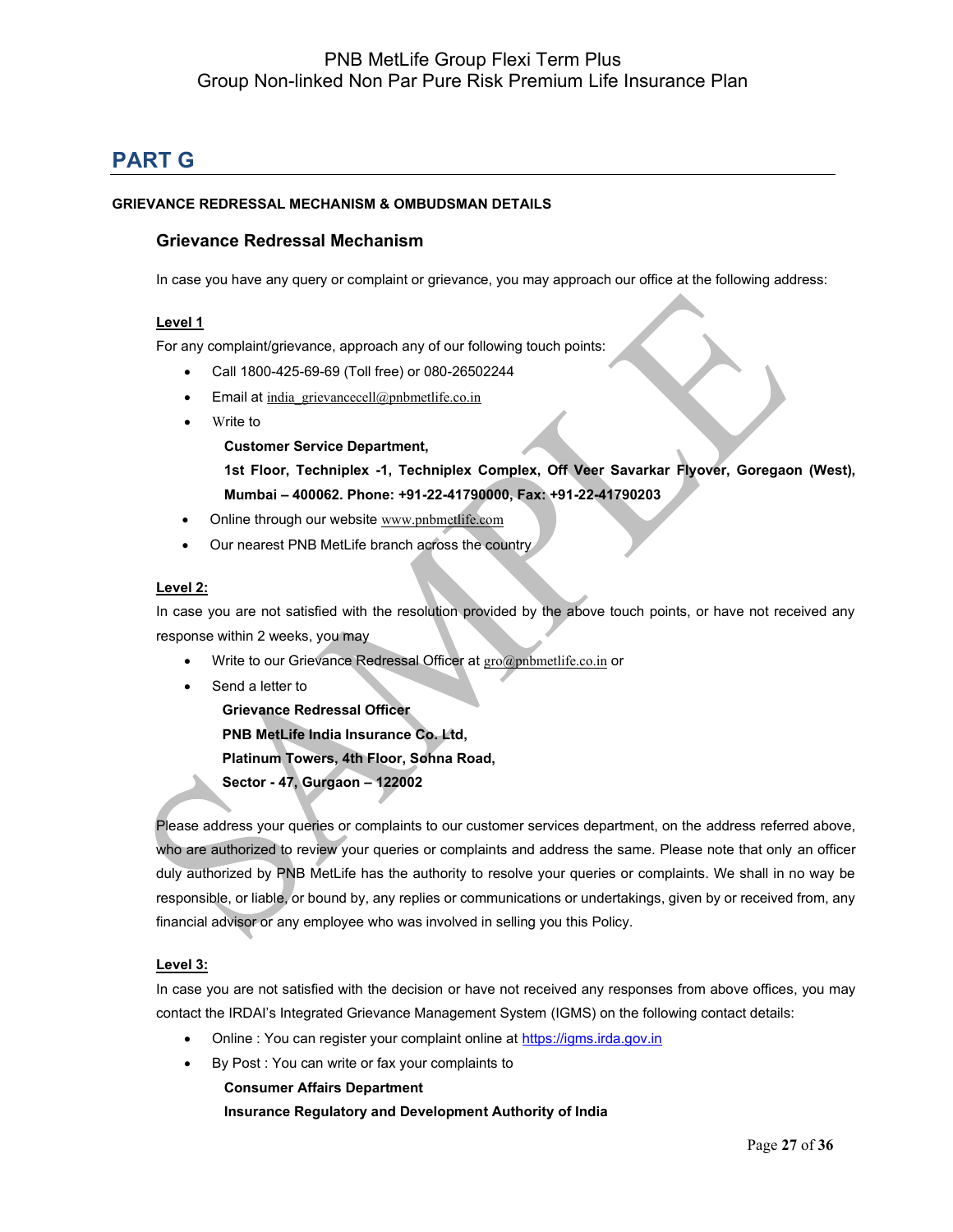**Sy No. 115/1, Financial District, Nanakramguda, Gachibowli, Hyderabad – 500032, Telangana State**

- By E-mail : E-mail ID: [complaints@irdai.gov.in](mailto:complaints@irdai.gov.in)
- By Phone : 155255 or 1800 4254 732.

In case You are not satisfied with the decision/resolution, You may approach the Insurance Ombudsman at the address in the list of Ombudsman below, if Your grievance pertains to:

- Insurance claim that has been rejected or dispute of a claim on legal construction of the Policy;
- Delay in settlement of claim;
- Dispute with regard to premium; or
- Misrepresentation of terms and conditions of the Policy;
- Policy servicing related grievances against Us or Our agent/intermediary;
- Issuance of Policy in non-conformity with the proposal form;
- Non-issuance of insurance policy after receipt of premium or
- Any other matter resulting from the violation of provisions of the Insurance Act, 1938 as amended from time to time or the regulations, circulars, guidelines or instructions issued by the IRDAI from time to time or the terms and conditions of the policy contract, in so far as they relate to issues mentioned above.
- 1) The complaint should be made in writing duly signed by You, Nominee, Assignee or by Your legal heirs with full name, address and contact information of the complainant, the details of our branch or office against whom the complaint is made, the facts giving rise to the complaint, supported by documents, the nature and extent of the loss caused to the complainant and the relief sought from the Insurance Ombudsman. As per Rule 14(3) of the Insurance Ombudsman Rules, 2017, the complaint to the insurance ombudsman can be made if the complainant makes a written representation to Us/Insurer and files the complaint, within one year
	- after the order of the insurer rejecting the representation is received; or
	- after receipt of decision of the insurer which is not to the satisfaction of the complainant;
	- after expiry of a period of one month from the date of sending the written representation to the insurer if the insurer fails to furnish reply to the complainant .
- 2) The Ombudsman shall be empowered to condone the delay in such cases as he may consider necessary, after calling for objections of the insurer against the proposed condonation and after recording reasons for condoning the delay and in case the delay is condoned, the date of condonation of delay shall be deemed to be the date of filing of the complaint, for further proceedings under these rules.
- 3) No complaint before the Insurance Ombudsman shall be maintainable on the same subject matter on which proceedings are pending before or disposed of by any court or consumer forum or arbitrator.

The address of the Ombudsman are attached herewith and may also be obtained from the internet link: http://ecoi.co.in/ombudsman.html.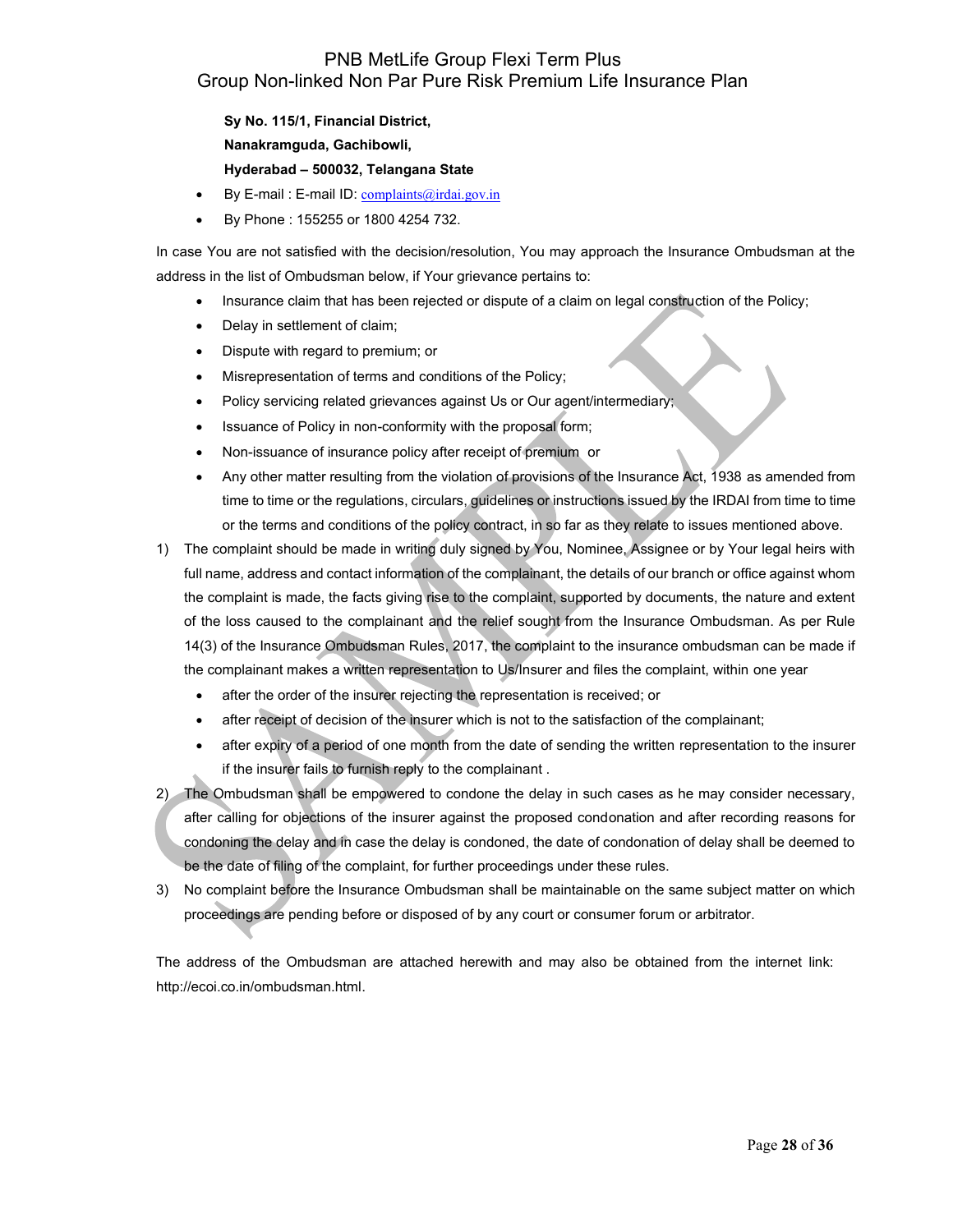### **List of Insurance Ombudsman**

| SR.<br>No. | <b>Office Details</b>                                                                                                                                                                                                                                                       | <b>Jurisdiction of Office</b><br><b>Union Territory, District)</b>          |
|------------|-----------------------------------------------------------------------------------------------------------------------------------------------------------------------------------------------------------------------------------------------------------------------------|-----------------------------------------------------------------------------|
| 1          | <b>AHMEDABAD -</b><br>Office of the Insurance Ombudsman,<br>Jeevan Prakash Building, 6th floor,<br>Tilak Marg, Relief Road,<br>Ahmedabad - 380 001.<br>Tel.: 079 - 25501201/02/05/06<br>Email: bimalokpal.ahmedabad@ecoi.co.in                                              | Gujarat,<br>Dadra & Nagar Haveli,<br>Daman and Diu.                         |
| 2          | <b>BENGALURU -</b><br>Office of the Insurance Ombudsman,<br>Jeevan Soudha Building, PID No. 57-27-N-19<br>Ground Floor, 19/19, 24th Main Road,<br>JP Nagar, Ist Phase,<br>Bengaluru - 560 078.<br>Tel.: 080 - 26652048 / 26652049<br>Email: bimalokpal.bengaluru@ecoi.co.in | Karnataka.                                                                  |
| 3          | <b>BHOPAL-</b><br>Office of the Insurance Ombudsman,<br>Janak Vihar Complex, 2nd Floor,<br>6, Malviya Nagar, Opp. Airtel Office,<br>Near New Market,<br>Bhopal - 462 003.<br>Tel.: 0755 - 2769201 / 2769202<br>Fax: 0755 - 2769203<br>Email: bimalokpal.bhopal@ecoi.co.in   | Madhya Pradesh<br>Chattisgarh.                                              |
|            | <b>BHUBANESHWAR -</b><br>Office of the Insurance Ombudsman,<br>62, Forest park,<br>Bhubneshwar - 751 009.<br>Tel.: 0674 - 2596461 /2596455<br>Fax: 0674 - 2596429<br>Email: bimalokpal.bhubaneswar@ecoi.co.in                                                               | Orissa.                                                                     |
| 5          | <b>CHANDIGARH -</b><br>Office of the Insurance Ombudsman,<br>S.C.O. No. 101, 102 & 103, 2nd Floor,<br>Batra Building, Sector 17 - D,<br>Chandigarh - 160 017.<br>Tel.: 0172 - 2706196 / 2706468                                                                             | Punjab,<br>Haryana,<br>Himachal Pradesh,<br>Jammu & Kashmir,<br>Chandigarh. |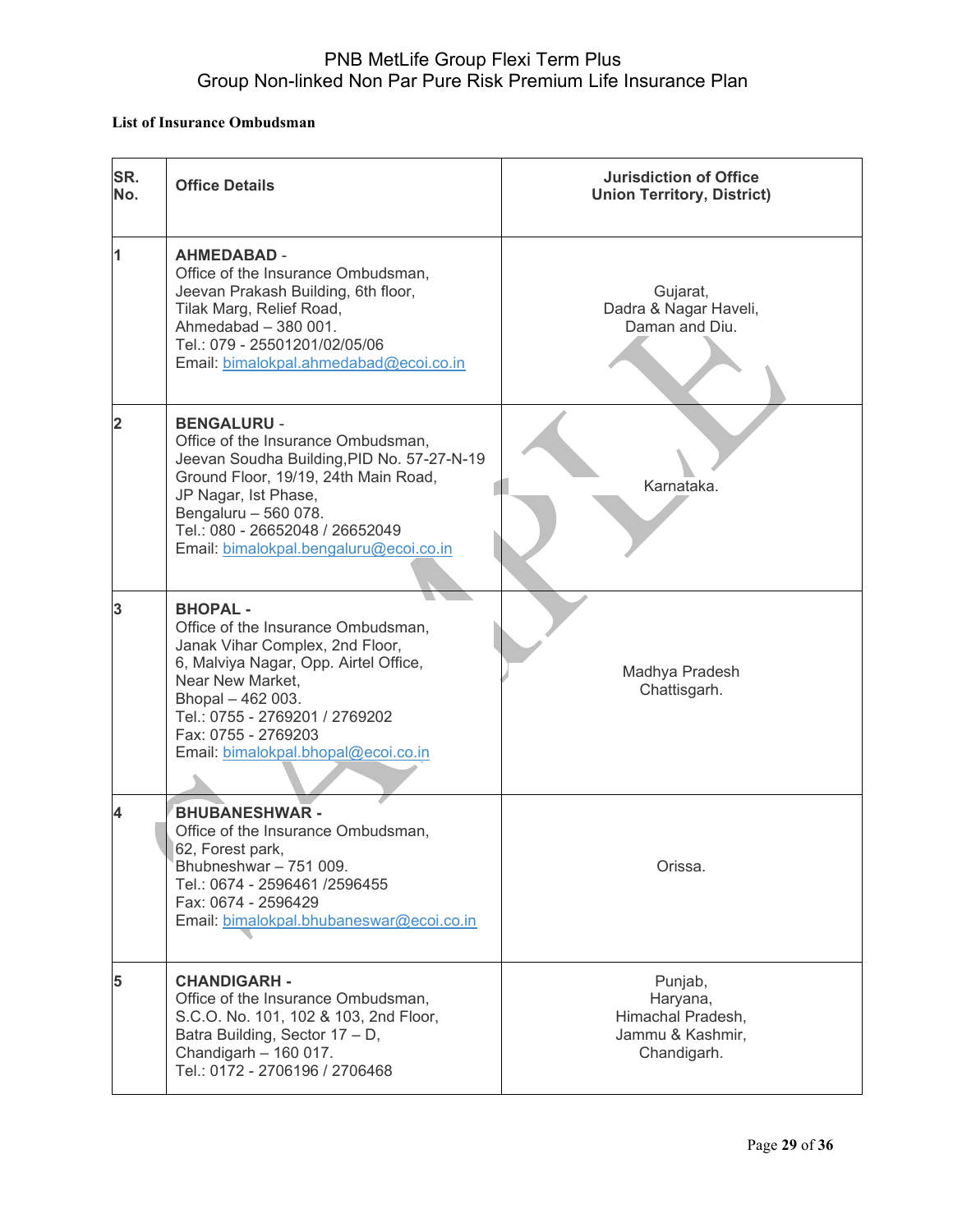| SR.<br>No. | <b>Office Details</b>                                                                                                                                                                                                                                                                         | <b>Jurisdiction of Office</b><br><b>Union Territory, District)</b>                          |
|------------|-----------------------------------------------------------------------------------------------------------------------------------------------------------------------------------------------------------------------------------------------------------------------------------------------|---------------------------------------------------------------------------------------------|
|            | Fax: 0172 - 2708274<br>Email: bimalokpal.chandigarh@ecoi.co.in                                                                                                                                                                                                                                |                                                                                             |
| 6          | <b>CHENNAI-</b><br>Office of the Insurance Ombudsman,<br>Fatima Akhtar Court, 4th Floor, 453,<br>Anna Salai, Teynampet,<br>CHENNAI - 600 018.<br>Tel.: 044 - 24333668 / 24335284<br>Fax: 044 - 24333664<br>Email: bimalokpal.chennai@ecoi.co.in                                               | Tamil Nadu,<br>Pondicherry Town and<br>Karaikal (which are part of Pondicherry).            |
| 7          | <b>DELHI-</b><br>Office of the Insurance Ombudsman,<br>2/2 A, Universal Insurance Building,<br>Asaf Ali Road,<br>New Delhi - 110 002.<br>Tel.: 011 - 23232481/23213504<br>Email: bimalokpal.delhi@ecoi.co.in                                                                                  | Delhi.                                                                                      |
| 8          | <b>GUWAHATI-</b><br>Office of the Insurance Ombudsman,<br>Jeevan Nivesh, 5th Floor,<br>Nr. Panbazar over bridge, S.S. Road,<br>Guwahati - 781001(ASSAM).<br>Tel.: 0361 - 2632204 / 2602205<br>Email: bimalokpal.guwahati@ecoi.co.in                                                           | Assam,<br>Meghalaya,<br>Manipur,<br>Mizoram,<br>Arunachal Pradesh,<br>Nagaland and Tripura. |
| 9          | <b>HYDERABAD -</b><br>Office of the Insurance Ombudsman,<br>6-2-46, 1st floor, "Moin Court",<br>Lane Opp. Saleem Function Palace,<br>A. C. Guards, Lakdi-Ka-Pool,<br>Hyderabad - 500 004.<br>Tel.: 040 - 67504123 / 23312122<br>Fax: 040 - 23376599<br>Email: bimalokpal.hyderabad@ecoi.co.in | Andhra Pradesh,<br>Telangana,<br>Yanam and<br>part of Territory of Pondicherry.             |
| 10         | <b>JAIPUR -</b><br>Office of the Insurance Ombudsman,<br>Jeevan Nidhi - Il Bldg., Gr. Floor,<br>Bhawani Singh Marg,                                                                                                                                                                           | Rajasthan.                                                                                  |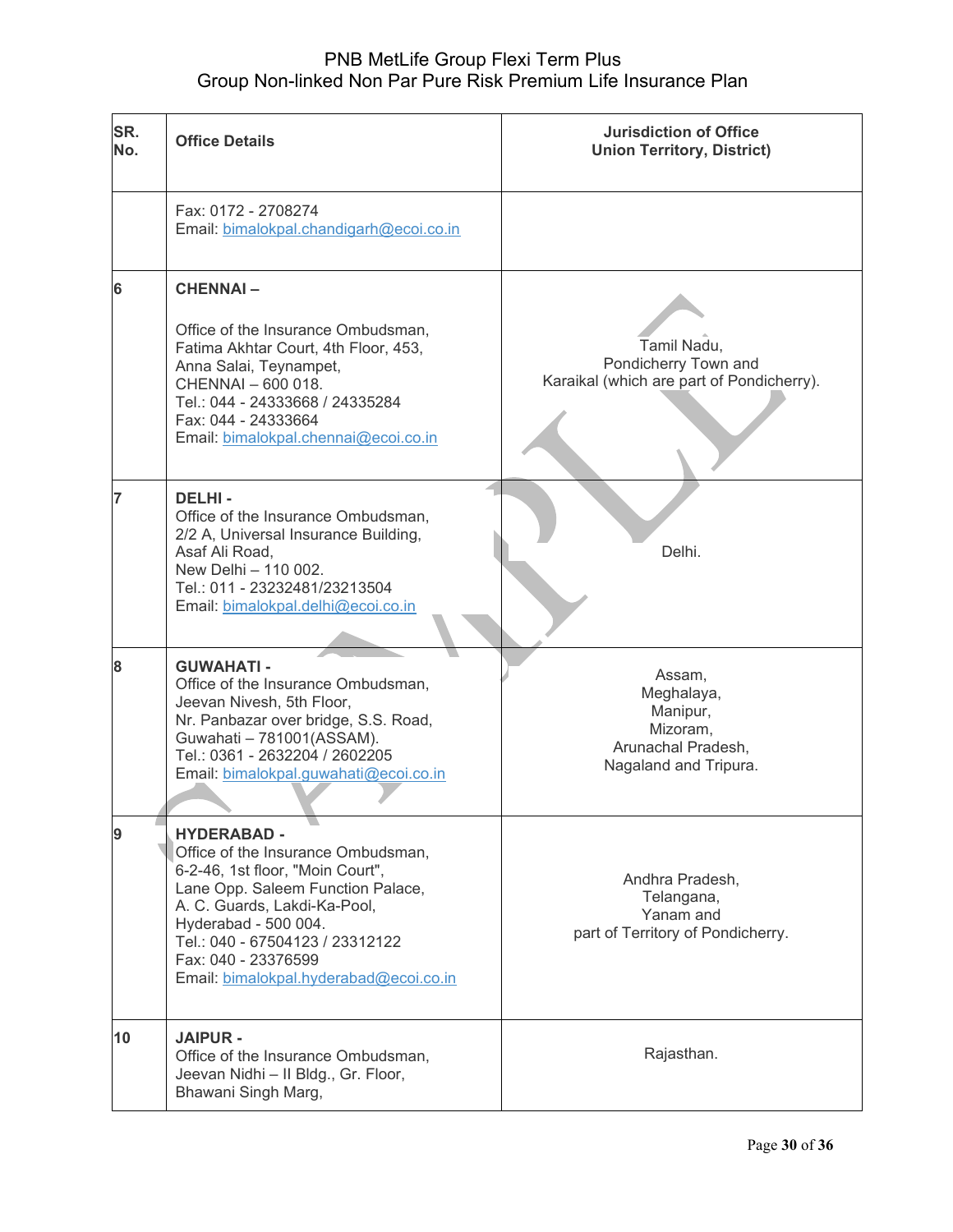| SR.<br>No. | <b>Office Details</b>                                                                                                                                                                                                                                  | <b>Jurisdiction of Office</b><br><b>Union Territory, District)</b>                                                                                                                                                                                                                                                                                                                                                                                                                                        |
|------------|--------------------------------------------------------------------------------------------------------------------------------------------------------------------------------------------------------------------------------------------------------|-----------------------------------------------------------------------------------------------------------------------------------------------------------------------------------------------------------------------------------------------------------------------------------------------------------------------------------------------------------------------------------------------------------------------------------------------------------------------------------------------------------|
|            | Jaipur - 302 005.<br>Tel.: 0141 - 2740363<br>Email: Bimalokpal.jaipur@ecoi.co.in                                                                                                                                                                       |                                                                                                                                                                                                                                                                                                                                                                                                                                                                                                           |
| 11         | <b>ERNAKULAM -</b><br>Office of the Insurance Ombudsman,<br>2nd Floor, Pulinat Bldg.,<br>Opp. Cochin Shipyard, M. G. Road,<br>Ernakulam - 682 015.<br>Tel.: 0484 - 2358759 / 2359338<br>Fax: 0484 - 2359336<br>Email: bimalokpal.ernakulam@ecoi.co.in  | Kerala,<br>Lakshadweep,<br>Mahe-a part of Pondicherry.                                                                                                                                                                                                                                                                                                                                                                                                                                                    |
| 12         | <b>KOLKATA -</b><br>Office of the Insurance Ombudsman,<br>Hindustan Bldg. Annexe, 4th Floor,<br>4, C.R. Avenue,<br>KOLKATA - 700 072.<br>Tel.: 033 - 22124339 / 22124340<br>Fax: 033 - 22124341<br>Email: bimalokpal.kolkata@ecoi.co.in                | West Bengal,<br>Sikkim.<br>Andaman & Nicobar Islands.                                                                                                                                                                                                                                                                                                                                                                                                                                                     |
| 13         | <b>LUCKNOW-</b><br>Office of the Insurance Ombudsman,<br>6th Floor, Jeevan Bhawan, Phase-II,<br>Nawal Kishore Road, Hazratganj,<br>Lucknow - 226 001.<br>Tel.: 0522 - 2231330 / 2231331<br>Fax: 0522 - 2231310<br>Email: bimalokpal.lucknow@ecoi.co.in | Districts of Uttar Pradesh:<br>Laitpur, Jhansi, Mahoba, Hamirpur, Banda,<br>Chitrakoot, Allahabad, Mirzapur, Sonbhabdra,<br>Fatehpur, Pratapgarh, Jaunpur, Varanasi,<br>Gazipur, Jalaun, Kanpur, Lucknow, Unnao,<br>Sitapur, Lakhimpur, Bahraich, Barabanki,<br>Raebareli, Sravasti, Gonda, Faizabad, Amethi,<br>Kaushambi, Balrampur, Basti, Ambedkarnagar,<br>Sultanpur, Maharajgang, Santkabirnagar,<br>Azamgarh, Kushinagar, Gorkhpur, Deoria, Mau,<br>Ghazipur, 14Chandauli, Ballia, Sidharathnagar. |
| 14         | <b>MUMBAI-</b><br>Office of the Insurance Ombudsman,<br>3rd Floor, Jeevan Seva Annexe,<br>S. V. Road, Santacruz (W),<br>Mumbai - 400 054.<br>Tel.: 022 - 26106552 / 26106960<br>Fax: 022 - 26106052<br>Email: bimalokpal.mumbai@ecoi.co.in             | Goa,<br>Mumbai Metropolitan Region<br>excluding Navi Mumbai & Thane.                                                                                                                                                                                                                                                                                                                                                                                                                                      |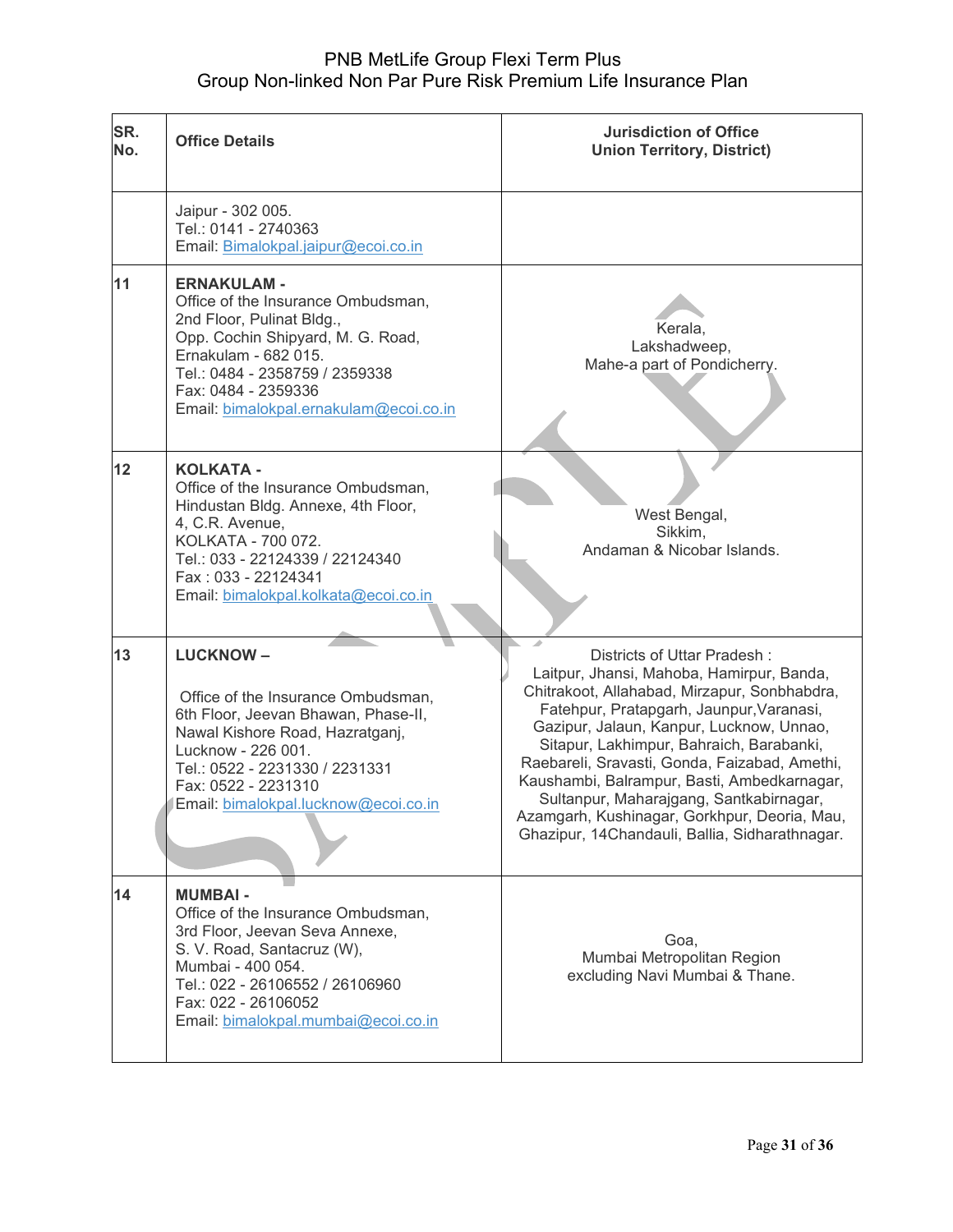| SR.<br>No. | <b>Office Details</b>                                                                                                                                                                                                                                       | <b>Jurisdiction of Office</b><br><b>Union Territory, District)</b>                                                                                                                                                                                                                                                                                                                                                          |
|------------|-------------------------------------------------------------------------------------------------------------------------------------------------------------------------------------------------------------------------------------------------------------|-----------------------------------------------------------------------------------------------------------------------------------------------------------------------------------------------------------------------------------------------------------------------------------------------------------------------------------------------------------------------------------------------------------------------------|
| 15         | <b>NOIDA -</b><br>Office of the Insurance Ombudsman,<br>Bhagwan Sahai Palace<br>4th Floor, Main Road,<br>Naya Bans, Sector 15,<br>Distt: Gautam Buddh Nagar,<br>U.P-201301.<br>Tel.: 0120-2514250 / 2514252 / 2514253<br>Email: bimalokpal.noida@ecoi.co.in | State of Uttaranchal and the following Districts of<br>Uttar Pradesh:<br>Agra, Aligarh, Bagpat, Bareilly, Bijnor, Budaun,<br>Bulandshehar, Etah, Kanooj, Mainpuri, Mathura,<br>Meerut, Moradabad, Muzaffarnagar, Oraiyya,<br>Pilibhit, Etawah, Farrukhabad, Firozbad,<br>Gautambodhanagar, Ghaziabad, Hardoi,<br>Shahjahanpur, Hapur, Shamli, Rampur,<br>Kashganj, Sambhal, Amroha, Hathras,<br>Kanshiramnagar, Saharanpur. |
| 16         | <b>PATNA -</b><br>Office of the Insurance Ombudsman,<br>1st Floor, Kalpana Arcade Building,,<br>Bazar Samiti Road,<br>Bahadurpur,<br>Patna 800 006.<br>Tel.: 0612-2680952<br>Email: bimalokpal.patna@ecoi.co.in                                             | Bihar,<br>Jharkhand.                                                                                                                                                                                                                                                                                                                                                                                                        |
| 17         | <b>PUNE -</b><br>Office of the Insurance Ombudsman,<br>Jeevan Darshan Bldg., 3rd Floor,<br>C.T.S. No.s. 195 to 198,<br>N.C. Kelkar Road, Narayan Peth,<br>Pune - 411 030.<br>Tel.: 020-41312555<br>Email: bimalokpal.pune@ecoi.co.in                        | Maharashtra,<br>Area of Navi Mumbai and Thane<br>excluding Mumbai Metropolitan Region.                                                                                                                                                                                                                                                                                                                                      |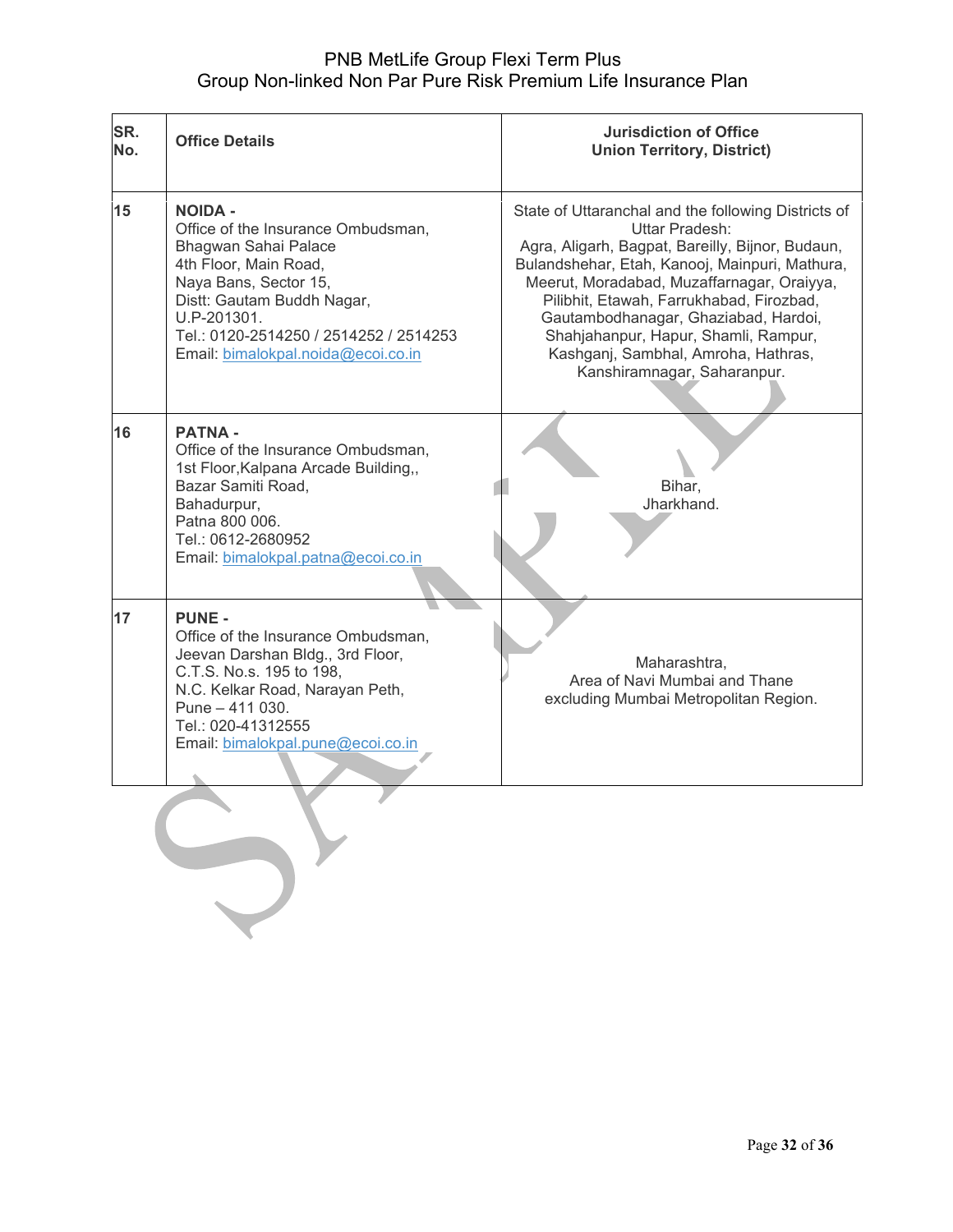### **Annexure A**

### **Assignment as per Section 38 of Insurance Act 1938**

(1) A transfer or assignment of a policy of insurance, wholly or in part, whether with or without consideration, may be made only by an endorsement upon the policy itself or by a separate instrument, signed in either case by the transferor or by the assignor or his duly authorised agent and attested by at least one witness, specifically setting forth the fact of transfer or assignment and the reasons thereof, the antecedents of the assignee and the terms on which the assignment is made.

(2) An insurer may, accept the transfer or assignment, or decline to act upon any endorsement made under sub-section (1), where it has sufficient reason to believe that such transfer or assignment is not bona fide or is not in the interest of the policyholder or in public interest or is for the purpose of trading of insurance policy.

(3) The insurer shall, before refusing to act upon the endorsement, record in writing the reasons for such refusal and communicate the same to the policyholder not later than thirty days from the date of the policyholder giving notice of such transfer or assignment.

(4) Any person aggrieved by the decision of an insurer to decline to act upon such transfer or assignment may within a period of thirty days from the date of receipt of the communication from the insurer containing reasons for such refusal, prefer a claim to the Authority.

(5) Subject to the provisions in sub-section (2), the transfer or assignment shall be complete and effectual upon the execution of such endorsement or instrument duly attested but except, where the transfer or assignment is in favour of the insurer, shall not be operative as against an insurer, and shall not confer upon the transferee or assignee, or his legal representative, any right to sue for the amount of such policy or the moneys secured thereby until a notice in writing of the transfer or assignment and either the said endorsement or instrument itself or a copy thereof certified to be correct by both transferor and transferee or their duly authorised agents have been delivered to the insurer: Provided that where the insurer maintains one or more places of business in India, such notice shall be delivered only at the place where the policy is being serviced.

(6) The date on which the notice referred to in sub-section (5) is delivered to the insurer shall regulate the priority of all claims under a transfer or assignment as between persons interested in the policy; and where there is more than one instrument of transfer or assignment the priority of the claims under such instruments shall be governed by the order in which the notices referred to in sub-section (5) are delivered: Provided that if any dispute as to priority of payment arises as between assignees, the dispute shall be referred to the Authority.

(7) Upon the receipt of the notice referred to in sub-section (5), the insurer shall record the fact of such transfer or assignment together with the date thereof and the name of the transferee or the assignee and shall, on the request of the person by whom the notice was given, or of the transferee or assignee, on payment of such fee as may be specified by the regulations, grant a written acknowledgement of the receipt of such notice; and any such acknowledgement shall be conclusive evidence against the insurer that he has duly received the notice to which such acknowledgement relates.

(8) Subject to the terms and conditions of the transfer or assignment, the insurer shall, from the date of the receipt of the notice referred to in sub-section (5), recognise the transferee or assignee named in the notice as the absolute transferee or assignee entitled to benefit under the policy, and such person shall be subject to all liabilities and equities to which the transferor or assignor was subject at the date of the transfer or assignment and may institute any proceedings in relation to the policy, obtain a loan under the policy or surrender the policy without obtaining the consent of the transferor or assignor or making him a party to such proceedings.

Explanation.—Except where the endorsement referred to in sub-section (1) expressly indicates that the assignment or transfer is conditional in terms of subsection (10) hereunder, every assignment or transfer shall be deemed to be an absolute assignment or transfer and the assignee or transferee, as the case may be, shall be deemed to be the absolute assignee or transferee respectively.

(9) Any rights and remedies of an assignee or transferee of a policy of life insurance under an assignment or transfer effected prior to the commencement of the Insurance Laws (Amendment) Act, 2015 shall not be affected by the provisions of this section.

(10) Notwithstanding any law or custom having the force of law to the contrary, an assignment in favour of a person made upon the condition that—

(a) the proceeds under the policy shall become payable to the policyholder or the nominee or nominees in the event of either the assignee or transferee predeceasing the insured; or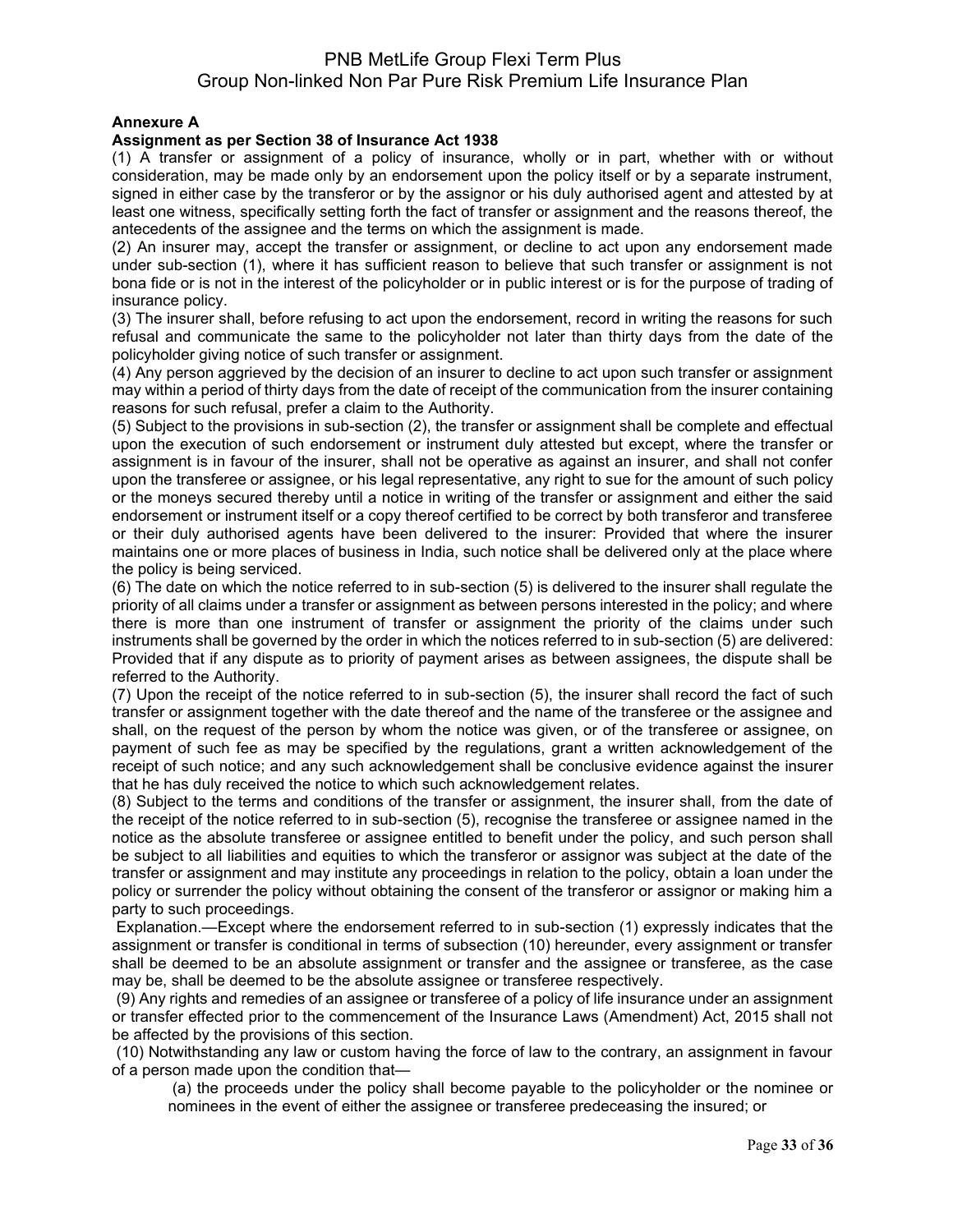(b) the insured surviving the term of the policy, shall be valid: Provided that a conditional assignee shall not be entitled to obtain a loan on the policy or surrender a policy.

(11) In the case of the partial assignment or transfer of a policy of insurance under sub-section (1), the liability of the insurer shall be limited to the amount secured by partial assignment or transfer and such policyholder shall not be entitled to further assign or transfer the residual amount payable under the same policy.

#### **Nomination as per Section 39 of Insurance Act 1938**

(1) The holder of a policy of life insurance on his own life may, when effecting the policy or at any time before the policy matures for payment, nominate the person or persons to whom the money secured by the policy shall be paid in the event of his death: Provided that, where any nominee is a minor, it shall be lawful for the policyholder to appoint any person in the manner laid down by the insurer, to receive the money secured by the policy in the event of his death during the minority of the nominee.

(2) Any such nomination in order to be effectual shall, unless it is incorporated in the text of the policy itself, be made by an endorsement on the policy communicated to the insurer and registered by him in the records relating to the policy and any such nomination may at any time before the policy matures for payment be cancelled or changed by an endorsement or a further endorsement or a will, as the case may be, but unless notice in writing of any such cancellation or change has been delivered to the insurer, the insurer shall not be liable for any payment under the policy made bona fide by him to a nominee mentioned in the text of the policy or registered in records of the insurer. (3) The insurer shall furnish to the policyholder a written acknowledgement of having registered a nomination or a cancellation or change thereof, and may charge such fee as may be specified by regulations for registering such cancellation or change.

(4) A transfer or assignment of a policy made in accordance with section 38 shall automatically cancel a nomination:

Provided that the assignment of a policy to the insurer who bears the risk on the policy at the time of the assignment, in consideration of a loan granted by that insurer on the security of the policy within its surrender value, or its reassignment on repayment of the loan shall not cancel a nomination, but shall affect the rights of the nominee only to the extent of the insurer's interest in the policy:

Provided further that the transfer or assignment of a policy, whether wholly or in part, in consideration of a loan advanced by the transferee or assignee to the policyholder, shall not cancel the nomination but shall affect the rights of the nominee only to the extent of the interest of the transferee or assignee, as the case may be, in the policy:

Provided also that the nomination, which has been automatically cancelled consequent upon the transfer or assignment, the same nomination shall stand automatically revived when the policy is reassigned by the assignee or retransferred by the transferee in favour of the policyholder on repayment of loan other than on a security of policy to the insurer.

(5) Where the policy matures for payment during the lifetime of the person whose life is insured or where the nominee or, if there are more nominees than one, all the nominees die before the policy matures for payment, the amount secured by the policy shall be payable to the policyholder or his heirs or legal representatives or the holder of a succession certificate, as the case may be.

(6) Where the nominee or if there are more nominees than one, a nominee or nominees survive the person whose life is insured, the amount secured by the policy shall be payable to such survivor or survivors.

(7) Subject to the other provisions of this section, where the holder of a policy of insurance on his own life nominates his parents, or his spouse, or his children, or his spouse and children, or any of them, the nominee or nominees shall be beneficially entitled to the amount payable by the insurer to him or them under sub-section (6) unless it is proved that the holder of the policy, having regard to the nature of his title to the policy, could not have conferred any such beneficial title on the nominee.

(8) Subject as aforesaid, where the nominee, or if there are more nominees than one, a nominee or nominees, to whom sub-section (7) applies, die after the person whose life is insured but before the amount secured by the policy is paid, the amount secured by the policy, or so much of the amount secured by the policy as represents the share of the nominee or nominees so dying (as the case may be), shall be payable to the heirs or legal representatives of the nominee or nominees or the holder of a succession certificate, as the case may be, and they shall be beneficially entitled to such amount.

(9) Nothing in sub-sections (7) and (8) shall operate to destroy or impede the right of any creditor to be paid out of the proceeds of any policy of life insurance.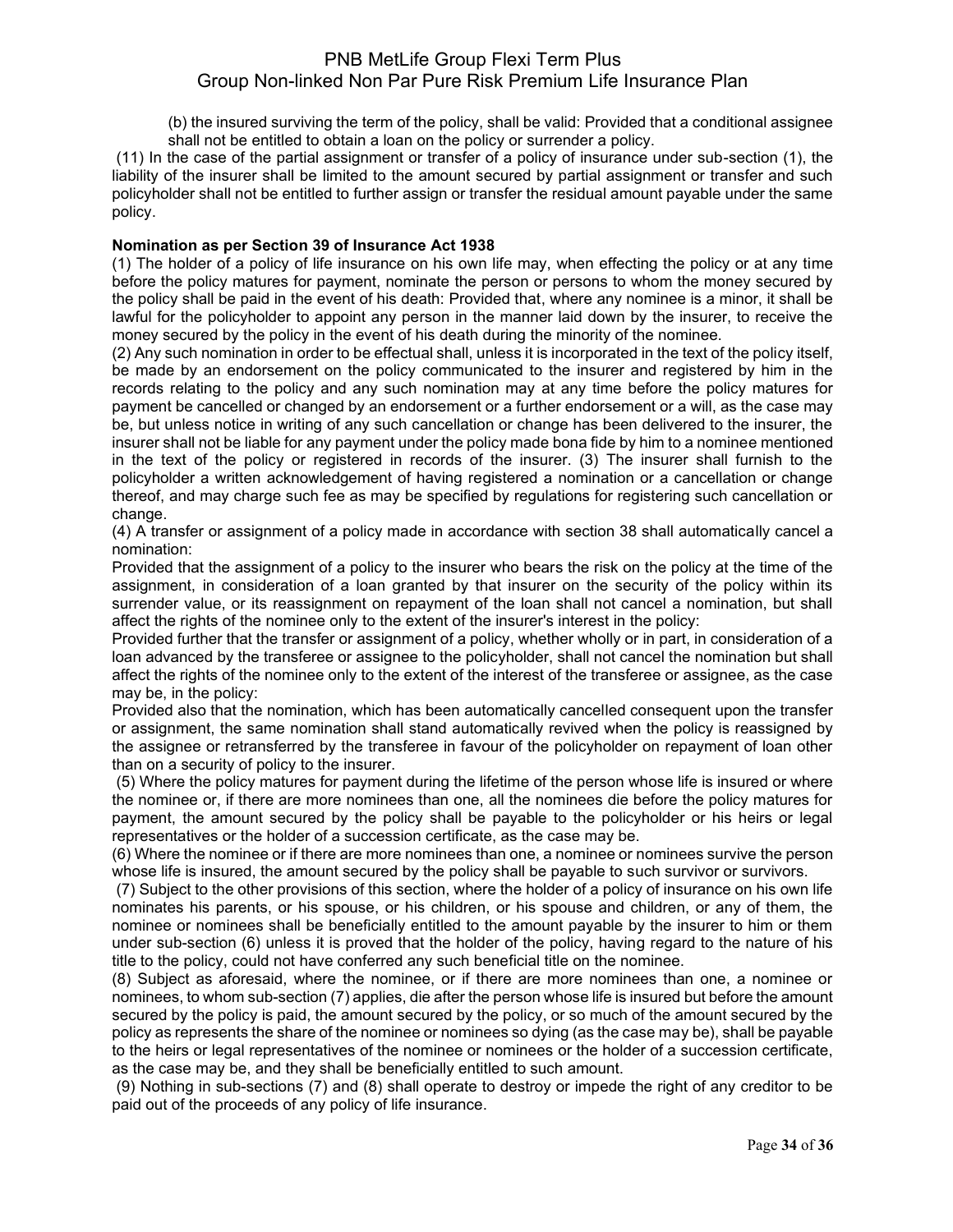(10) The provisions of sub-sections (7) and (8) shall apply to all policies of life insurance maturing for payment after the commencement of the Insurance Laws (Amendment) Act, 2015.

(11) Where a policyholder dies after the maturity of the policy but the proceeds and benefit of his policy has not been made to him because of his death, in such a case, his nominee shall be entitled to the proceeds and benefit of his policy.

(12) The provisions of this section shall not apply to any policy of life insurance to which section 6 of the Married Women's Property Act, 1874, applies or has at any time applied:

Provided that where a nomination made whether before or after the commencement of the Insurance Laws (Amendment) Act, 2015, in favour of the wife of the person who has insured his life or of his wife and children or any of them is expressed, whether or not on the face of the policy, as being made under this section, the said section 6 shall be deemed not to apply or not to have applied to the policy

### **Section 45 of Insurance Act 1938**

#### **Policy not be called in question on ground of misstatement after three years.**

(1) No policy of life insurance shall be called in question on any ground whatsoever after the expiry of three years from the date of the policy, i.e., from the date of issuance of the policy or the date of commencement of risk or the date of revival of the policy or the date of the rider to the policy, whichever is later.

(2) A policy of life insurance may be called in question at any time within three years from the date of issuance of the policy or the date of commencement of risk or the date of revival of the policy or the date of the rider to the policy, whichever is later, on the ground of fraud:

Provided that the insurer shall have to communicate in writing to the insured or the legal representatives or nominees or assignees of the insured the grounds and materials on which such decision is based.

Explanation I.—For the purposes of this sub-section, the expression "fraud" means any of the following acts committed by the insured or by his agent, with intent to deceive the insurer or to induce the insurer to issue a life insurance policy:—

(a) the suggestion, as a fact of that which is not true and which the insured does not believe to be true;

(b) the active concealment of a fact by the insured having knowledge or belief of the fact;

(c) any other act fitted to deceive; and

(d) any such act or omission as the law specially declares to be fraudulent.

Explanation II.—Mere silence as to facts likely to affect the assessment of the risk by the insurer is not fraud, unless the circumstances of the case are such that regard being had to them, it is the duty of the insured or his agent keeping silence, to speak, or unless his silence is, in itself, equivalent to speak.

(3) Notwithstanding anything contained in sub-section (2), no insurer shall repudiate a life insurance policy on the ground of fraud if the insured can prove that the misstatement of or suppression of a material fact was true to the best of his knowledge and belief or that there was no deliberate intention to suppress the fact or that such misstatement of or suppression of a material fact are within the knowledge of the insurer: Provided that in case of fraud, the onus of disproving lies upon the beneficiaries, in case the policyholder is not alive.

Explanation.—A person who solicits and negotiates a contract of insurance shall be deemed for the purpose of the formation of the contract, to be the agent of the insurer.

(4) A policy of life insurance may be called in question at any time within three years from the date of issuance of the policy or the date of commencement of risk or the date of revival of the policy or the date of the rider to the policy, whichever is later, on the ground that any statement of or suppression of a fact material to the expectancy of the life of the insured was incorrectly made in the proposal or other document on the basis of which the policy was issued or revived or rider issued:

Provided that the insurer shall have to communicate in writing to the insured or the legal representatives or nominees or assignees of the insured the grounds and materials on which such decision to repudiate the policy of life insurance is based:

Provided further that in case of repudiation of the policy on the ground of misstatement or suppression of a material fact, and not on the ground of fraud, the premiums collected on the policy till the date of repudiation shall be paid to the insured or the legal representatives or nominees or assignees of the insured within a period of ninety days from the date of such repudiation.

Explanation. —For the purposes of this sub-section, the misstatement of or suppression of fact shall not be considered material unless it has a direct bearing on the risk undertaken by the insurer, the onus is on